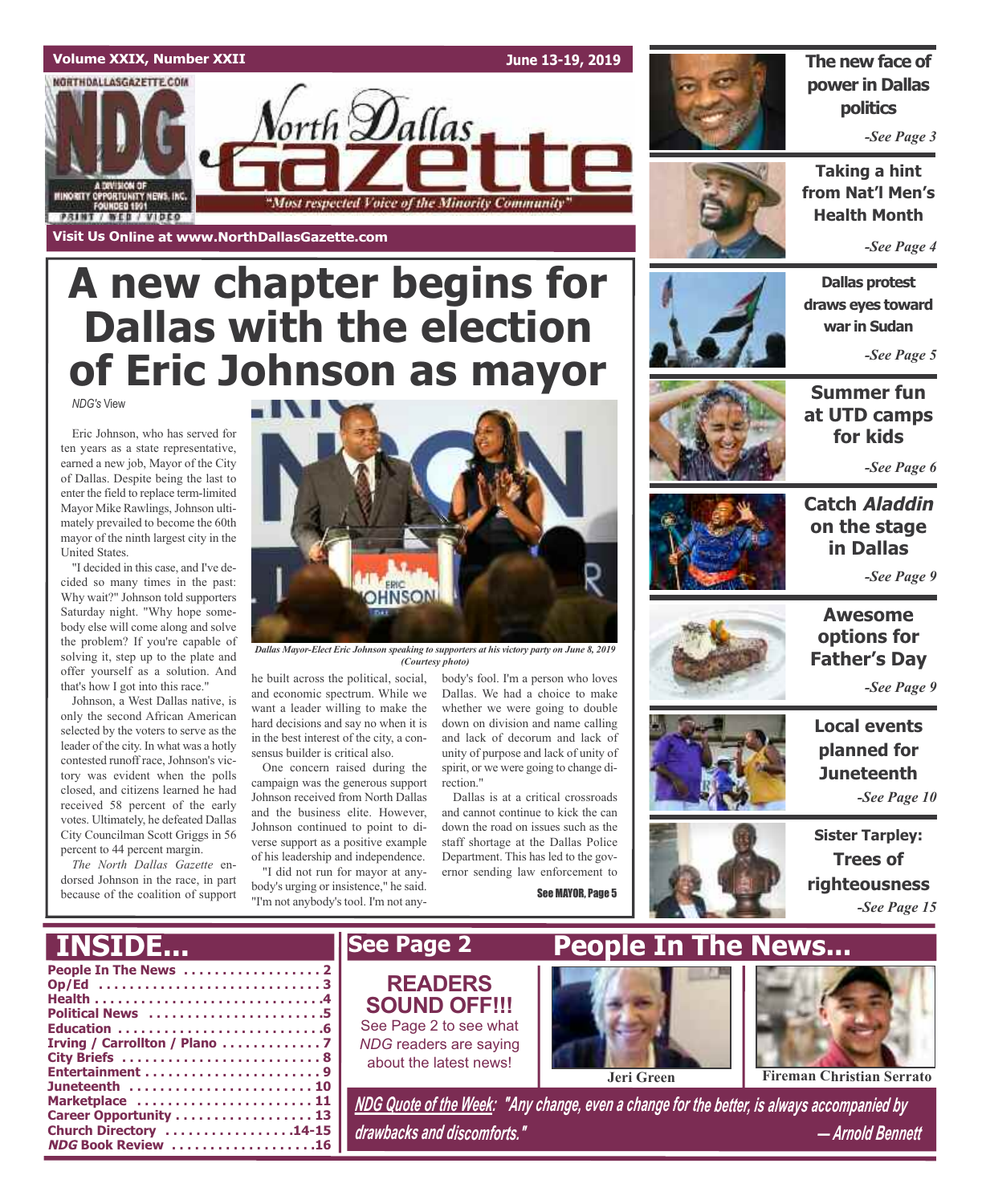# **Jeri Green**

By Khalil Abdullah

(TriceEdneyWire.com) – WASHINGTON, D.C. -Jeri Green's passion for the census is still sunrise bright. An outspoken champion of the concerns of African Africans and many people who have been diminished, marginalized or systemically undercounted, she is an enthusiastic and determined advocate for how participation in the census can contribute to healthier communities and a more equitable America.

"Let's talk about the need for public education,"



Green said. "We know African American children continue to be undercounted every census and likely will be so again in 2020. Same for Latino and Native American children. When we say, 'Count every

### **FiremanChristian Serrato**

By Lt. Jake Joy Navy Office of Community Outreach

SASEBO, Japan – Fireman Christian Serrato, a native of Mesquite, Texas, said he needed money for college. He had already earned an associate's degree in applied science, but he didn't want to keep paying for it. So he joined the U.S. Navy.

Now, a year later and half a world away, Serrato serves aboard one of the Navy's most dependable amphibious ships at Fleet Activities Sasebo, patrolling one of the



world's busiest maritime regions as part of U.S. 7th Fleet.

"Serving aboard this ship is really fun," he said. "You get to meet a lot of new people, it's a big ship. You get to explore a lot of places, especially in the 7th Fleet. I don't think I ever would have even seen Japan if it weren't for the Navy. You learn a lot of new things."

count, play cousins count. Unless this message is delivered and repeated over and over, families will miss receiving resources that are

"And, quite frankly, why can't we do a better job of counting formerly incarcerated Black men? We already know they are a disproportionate percentage of the over 650,000 individuals coming back to our communities from jails and prisons every year. They are returning citizens and we should be able to design ways to make sure they

rightfully theirs."

Mesquite High School, is an engineman aboard the forward-deployed Whidbey Island-class dock landing ship USS Germantown in Sasebo, Japan.

"I work on maintenance of the engines and reverse osmosis water system and maintaining the ship's mechanical systems," he said. "We get the ship going."

child in your household,' it means just that. Grandchildren count, foster kids show up in the census as well." During her 20-year career

at the Census Bureau, Green coordinated visits by congresspersons, the General Accounting Office and the Inspector General's personnel, among others, to census field sites.

"Individuals who have oversight responsibility or whose agencies conduct audits to make sure taxpayer dollars are being well spent, have a right to inspect and observe, but those visits have to be scheduled and conducted in a way that doesn't interfere with the enumeration process or the public's right to privacy."

learned in Mesquite.

"I have met a lot of people here who encouraged me to take the job I took," he said. "I love it. We're the hardest working people on the ship. We work long hours. We're also the most important rate on the ship, without us no one is going to move."

U.S. 7th Fleet spans more than 124 million square kilometers, stretching from the International Date Line to the India/Pakistan border; and from the Kuril Islands in the North to the Antarctic in the South. U.S. 7th Fleet's area of operations encompasses 36 maritime countries and 50 percent of the world's population with between 50-70 U.S. ships and submarines, 140 aircraft, and approximately 20,000 sailors.

Green's experience made her ideally suited for the

"When I started full-time, I was working on the advisory committee level," she

**Bringing a remarkable career to an end** In 2017, she retired as Senior Advisor for Civic Engagement to former U.S. Census Bureau Director,

"He had left the Census Bureau and returned after a decade as a political appointee. He asked me to help him get reacquainted with the issues and concerns of the Civil Rights community, to establish

John Thompson.

some outreach."

task.

"Getting out into Japan and seeing the way they live, tradition-wise, you get to see cherry blossom season, their NewYear's and the way they do things differently," said Serrato.

With more than 50 percent of the world's shipping tonnage and a third of the world's crude oil passing through the region, the United States has historic and enduring interests in this part of the world. The Navy's presence in Sasebo is part of that long-standing commitrecalled. "In addition to serving as the liaison to the technical advisory committee, I was responsible for the five ethnic stand-alone advisory committees: Black; Hispanic; Native American and Alaskan; Asian; Hawaiians and Pacific Islanders.

"Back then, each committee had its own chair and vice chair. My job was to understand their needs, engage with them and get to know and understand their issues. I just thought I could automatically do this, that it was just a natural fit for me because – I'm Black! And I

### See GREEN, Page 12

ment.

"The Navy is forward-deployed to provide security and strengthen relationships in a free and open Indo-Pacific. It's not just the ships and aircraft that have shown up to prevent conflict and promote peace," said Vice Adm. Phil Sawyer, commander, U.S. 7th Fleet. "It is, and will continue to be our people who define the role our Navy plays around the world. People who've made a choice, and have the will and strength of character to make a difference."

USS Germantown is 610

#### See SERRATO, Page 6

# **NDG Readers Sound Off...**

### *NDG's* **View: We agree that Eric Johnson is the right choice for Dallas Mayor**

But he supports the Trinity River project, which is gentrification as well. He wasn't the rep for the West Dallas area but what are his thoughts on his community no longer existing? I hate both candidates.

Mike Rawlins endorsing Johnson gives me pause. Is he gonna follow this ling line of mayors fighting to get strong mayor. What about the toll roads? Griggs was against that. And the unnecessary park on 35 which gives those Bishop Arts folks a reason to cross the bridge and the city cause to continue their imminent domain push. What about the mayor's bogus rental property registration scam?

Ugh it's just so much. *-- Brandy Johnson*

I supported Eric Johnson

and here's the reason why: (Griggs) is an ARRO-GANT, rude amd pompous \*\*\*, the epitome of liberal

white male privilege (as is Kingston). When I ran for council in

2017 and I introduced myself at an community strategy meeting in my District regarding the housing crisis in West Dallas, he didn't even respond back and looked at me like I had \*\*\*\* on me, despite the engraved metal nametag I wore with my name and office I was running for.

That behavior is consistent with him threatening a high ranking city civilian employee with bodily harm.

And you want to talk about gentrification? He and other whites are doing that quite well in North Oak Cliff and effectively displacing minorities.

Nope, I hope he loses tonight. I'm not keen on Eric but he's definitely NOT Scott.

Why did you support the mayoral candidate who is funded by former Enron CEO Forrest Hoglund? He's probably looking for over-priced, no bid contracts for his computerized educational programs negotiated behind closed doors. His friend Peter Collins held fundraisers for Congressman Van Taylor who authored bill to allow investors to turn a profit on kids' math scores.

**To share your opinion visit**



Serrato, a 2016 graduate of

Serrato credits some success in the Navy to lessons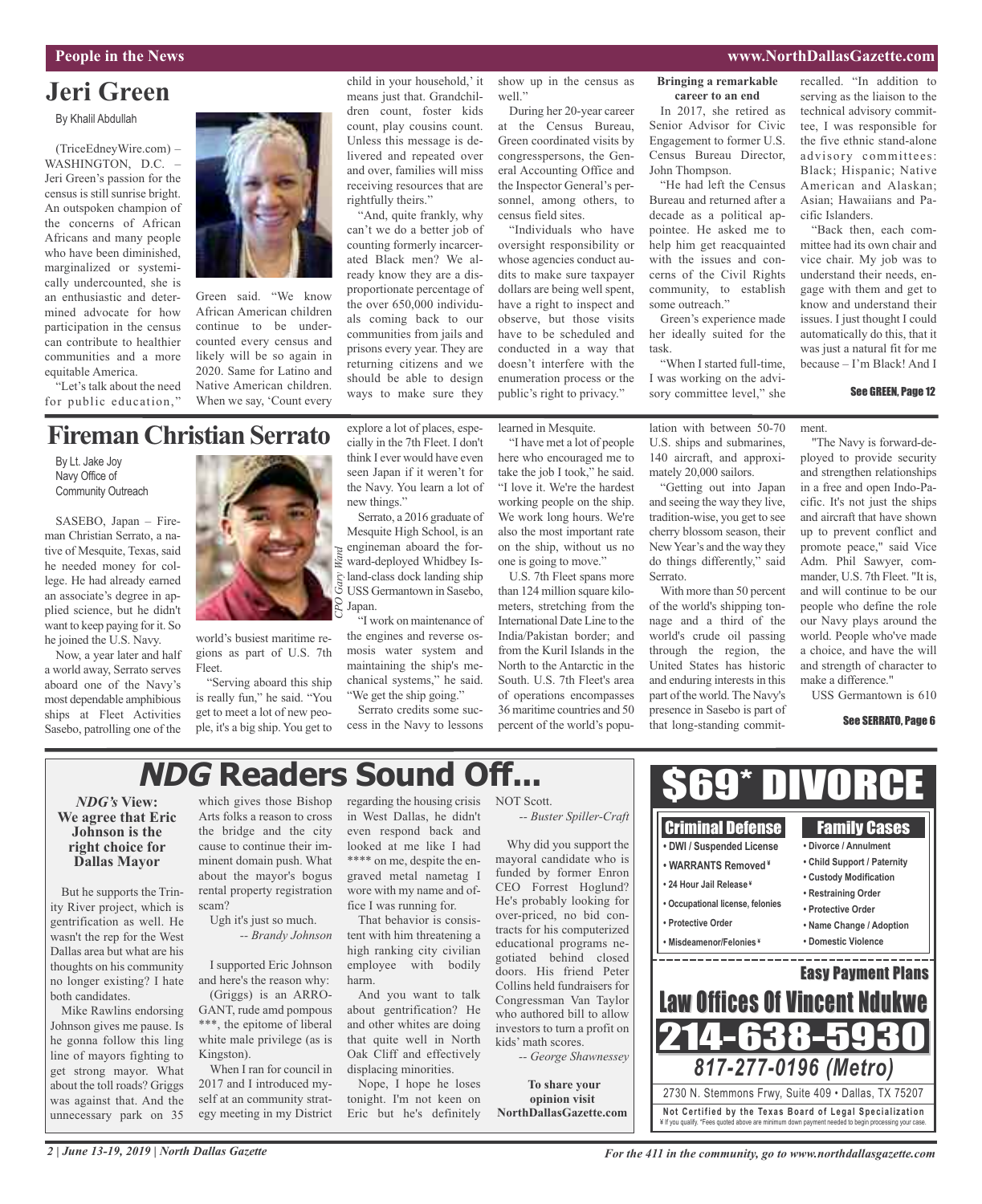### **www.NorthDallasGazette.com Op-Ed**



*"Do what you say you are going to do ... when you say you are going to do it."*

**Publisher's Office:** publisher@northdallasgazette.com

**Sales Department:** marketing@northdallasgazette.com 972-509-9049

**Editorial Department:** editor@northdallasgazette.com

### **Online:**

www.NorthDallasGazette.com www.twitter.com/NDGEditor www.facebook.com/NorthDallasGazette www.pinterest.com/NDallasGazette www.instagram.com/NorthDallasGazette

### STAFF

**Chairman Emeritus** *Jim Bochum 1933 – 2009*

*("Sister Tarpley") NDG* **Senior Columnist**

*Ed Gray*

**Contributing Writers** *Tiffany Gilbert Jackie Hardy Rachel Hawkins Angela Loston*

**Religious/ Marketing Editor** *Shirley Demus Tarpley*

**Published By** *Minority Opportunity News, Inc.*

> **Editor** *Ruth Ferguson*

**Community Marketing** *Nadina Davis*

**Account Executive** *Elle Avery*

> **Production** *David Wilfong*



*Jacquinette Murphy Dwain Price Terri Schlichenmeyer Nicole Scott David Wilfong*



*unsolicited material and reserves the right to edit and make appropriate revisions. The North Dallas Gazette, formerly Minority Opportunity News, was founded*

*in July 1991, by Mr.Jim Bochum and Mr.Thurman R. Jones. North Dallas Gazette is a wholly owned subsidairy of Minority Opportunity News, Inc.*

power, what will the result **The new face of Dallas**

Straight Talk Ed Gray NDG Senior **Columnist** 

The election of Eric Johnson to Mayor is historical for Dallas.

His election completes a blackout of the Dallas premiere political structure. The Mayor is black, the District Attorney is black, the Sheriff is black, the Dallas Police Chief is black, the Fire Rescue Chief is black, and the Dallas City Manager is black. It is indeed a testament to the political power of African-Americans in Dallas.

In 2019, African-Americans in Dallas cannot blame anyone from lack of access to power. With this access to be? Black Dallas residents

should take advantage of this moment, because it may not ever happen again. African-Americans need to organize politically to keep them in office. There are those who are rejoicing at the change, politicians, T.C. Broadnax, as the Dallas City Manager, is responsible for running the day-to-day operations of Dallas, black political clout has been realized. From Dallas City Hall with Mayor-Elect Eric Johnson to law enforcement lead by Dallas County Sheriff, Marian

*"This is the face of power in Dallas, it is the face of Black Power, not by raising voices, but by raising votes."*

there are those others who are fighting the change.

African-American elected officials can affect change for the betterment of ALL Dallas. The team elected in the past year is unprecedented. In addition to the Brown, and Dallas Police Chief Renee Hall, we no longer can say we are denied access to power.

In the Dallas County District Attorney's office, John Creuzot has pledged to end the massincarceration of our

community.

This reflects a change in the policies which led to Dallas County's horrific and lousy track record of prosecuting and incarcerating dozens of innocent people. Change is not merely locking up guilty people, it is freeing those who are innocent, or should not be jailed in the first place.

This is the face of power in Dallas, it is the face of Black Power, not by raising voices, but by raising votes. Political power means more than just getting elected, it means delivering change once elected. Black elected power means more than symbolism, it means making a difference for us ALL, no matter what color.

I am Ed Gray, and this is straight talk.

# **Watching a father and son**

By Bill Fletcher, Jr. NNPANewswire Contributor

You must have seen the video. A father speaking with his pre-verbal son about the season finale of Empire.The video went viral at warp speed and DJ Pryor—the father—was overwhelmed by the outpouring of emotion that the interaction with his son evoked.

I have watched the video several times and love it. What especially struck me, and continues to, is that Pryor does not speak "baby talk" to his son, Kingston Jierre. He is holding a conversation and his son is attempting to do likewise. The son looks back and forth between the television and his father, moves his

commentary. It does not matter whether his words make no sense. This was just the sort of interaction that needs to happen with a child at that age.

This video stands in contrast to what I frequently see with parents who ignore their children in favor of a cell phone call or listening to music, on the one hand, or yelling at their children on the other hand.

When my daughter was about the age of Pryor's son I distinctly remember being out of town and calling home. I would always make a point of asking my wife to put my daughter on the phone so that she could hear my voice and so that I could hear hers. One evening I called, and my daughter got

hands around and offers on the phone. It was remarkable. It was just like the Pryor video. My daughter held a conversation with me…in gibberish! But she did it so well with changing intonation, chuckling and seemingly asking me questions. I realized in that moment that she was on the verge of talking.

> It is not just that the Pryor video is adorable. It reminds the viewer of the components of love that must exist between a parent and child. Pryor was not holding his son in any particular manner; in fact, he was not holding him at all. The two of them were looking back and forth between each other and the television. Pryor was taking his son very seriously and you could tell that the son felt

that in a very deep manner.

The sort of interaction between father and child as seen in the Pryor video should remind us that our work to raise our children is communicated through actions, words, gestures and the look in one's eyes.

Pryor and his son, Kingston Jierre, are lucky to have one another. And, although she is not in the video, I am sure that the child's mother contributed immensely to a situation whereby the son was ready to engage his dad.

*Bill Fletcher, Jr. is a proud father and grandfather. Follow him on Twitter, Facebook and www.billfletcherjr.com. Check out his mystery thriller The Man Who Fell From the Sky.*



**Eric Johnson**

**NDG congratulates Mayor-Elect Eric Johnson and Councilmember Carolyn King Arnold for their wins in the runoff election last Saturday. We are proud to have endorsed them and look forward to the good work they will do for our residents.**



**Dallas City Council District 4 Carolyn King Arnold**

For the 411 in the community, go to www.northdallasgazette.com June 13-19, 2019 | North Dallas Gazette | 3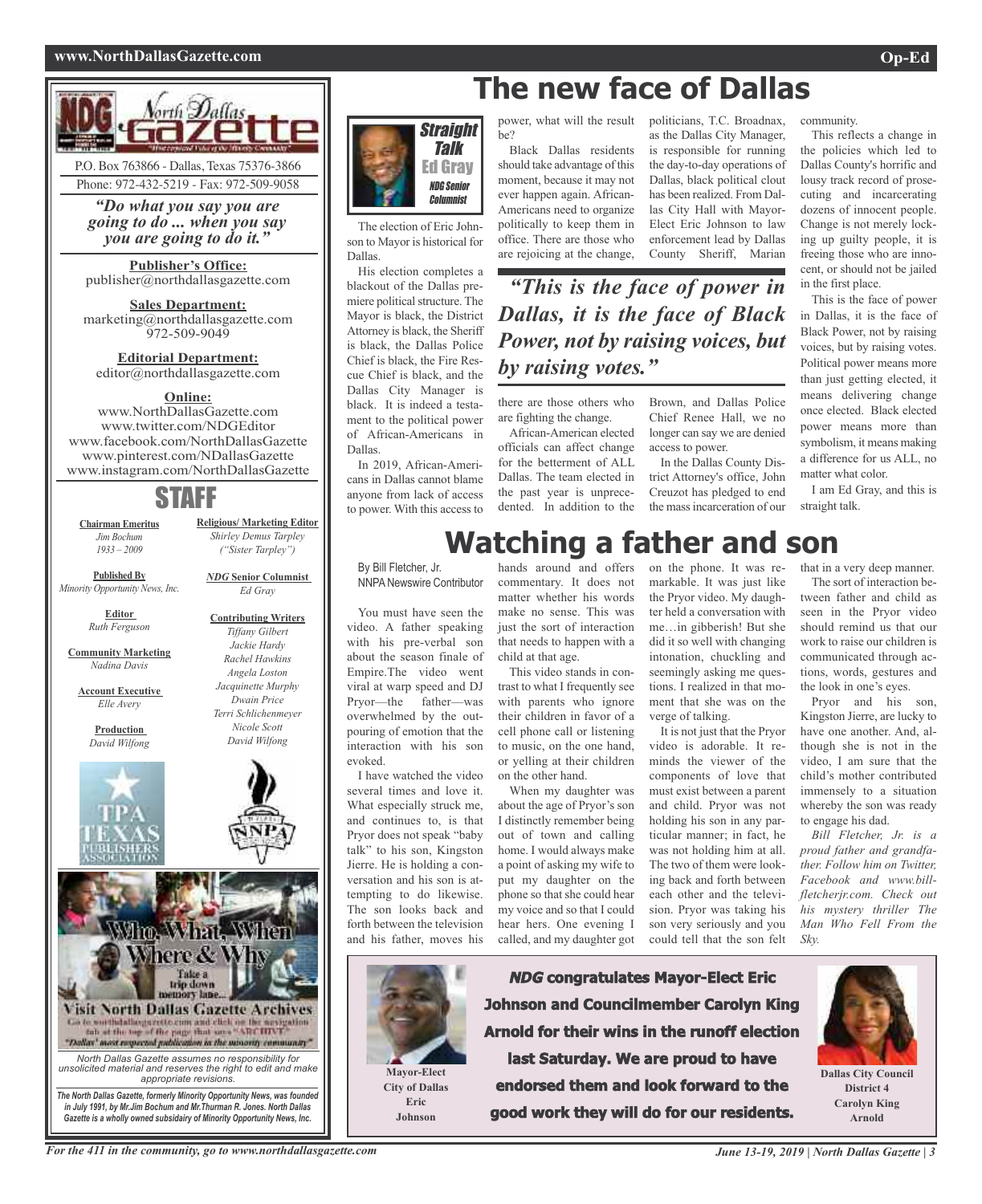# **Enriching men's health and well-being**

#### By: Dr. Sarah E. Laibstain

You can tell June has arrived when temperatures begin to peak, the kids are out of school and families to gather around for a Father's Day BBQ. June is also recognized as National Men's Health Month, focusing on raising awareness for common and preventable health issues. It also serves as an opportunity to encourage check-ups for threats men are potentially prone to experience during their lifetime. A combination of practices including healthy eating, balanced exercise and proactive preventative care can decrease the impact of such prevalent common health concerns.

The saying "you are what you eat" truly goes a long way when it comes to men's



*June as we celebrate Father's Day, it is a good time to remind Daddy to visit the doctor during Men's Health Month and then spend time with him. (Photo: @photosbyphab / Wikimedia Commons)*

overall well-being. Your tions and pursuing a healthbody's food intake has a great impact on how it func-

list. During your next visit to the grocery store, seek foods that can boost male health such as lean red meat, avocados, pistachios, orange vegetables, and leafy green vegetables. A balance of these types of foods lends to supporting a nutrient-dense diet which is key to staying healthy, lean, and strong.

One of the next biggest contributors to men's overall health is balanced exercise. Leading a healthy lifestyle begins with consistent practice throughout the week. Begin by outlining a weekly workout regimen based on your physical activity level and availability. Workouts that focus on strength training, cardio and intervals can easily be tailored to fit any schedule. Next, men should set realistic goals tailored to their health needs. This is a great way to not only fuel your drive but to also ensure consistency for your exercise program.

Lastly, a key means of maintaining a healthy lifestyle for men is to pursue proactive checkups with their physician. Preventative care is often overlooked by men because they simply "feel healthy." However, this does not negate its importance. Whether it is around your birthday or the mark of each summer, it is recommended to set a date to ensure accountability for yearly physicals. The most prevalent men's health concerns include heart disease, stroke, prostate cancer, lung cancer, and mental health issues such as depression. Regular visits that include open and honest communication with one's physician can be an effective method to proactively detect and treat any issues.

The importance of focusing on male health is to encourage men to live longer and healthier lives. Therefore, if you are experiencing any difficulties pertaining to eating patterns or exercise habits or if you are displaying any type of symptom, schedule a consultation with your family physician. As a medical expert, they can provide you with a comprehensive action plan and conduct proper testing.

*Dr. Sarah E. Laibstain is a general family medicine practitioner at Family Medicine Associates of Texas in Carrollton. She thoroughly enjoys improving the health and lives of individuals ranging from young children to adulthood.*

# **Why has teen suicide been so hard to impact?**

LOS ANGELES Teenage suicide rates have been increasing at alarming rates. In fact, suicide is now the second-leading cause of death for teens (after accidental injury). Even though there has been a more intense national focus on the topic of teen suicide than ever before, we haven't been able to slow this disturbing trend. Suicide prevention expert Dr. Mark Goulston says that before we can stop teen suicide, it's crucial to recognize why this crisis is so pervasive today.

"Many children today are suffering deeply," says Dr. Goulston, co-creator and moderator of the new documentary Stay Alive, a new 75-minute video/podcast documentary serving at-risk populations, which is available here on YouTube (#StayAliveNow). "We can't move the needle on teen suicide until we identify what drives this suffering. Once everyone can empathize with the isolation, pain, and fear impacting today's teens, we can offer them true understanding, and help them feel heard and far less alone."

Stay Alive can help view-

ers get an inside look into what it feels like to be on the journey from despair to healing. The documentary, featuring suicide survivor Kevin Hines and suicide prevention advocate Rayko, delivers messages of education, compassion, and caring for those who are in deep despair, along with guidance for their families and friends who love them. The raw and intimate personal disclosures, paired with proven approaches to help those who are suffering, make this program uniquely valuable and unlike any other, you have ever seen.

"To save lives, we must also remove the societal stigma surrounding suicide," says Dr. Goulston. "This begins with helping the people who care about at-risk individuals gain understanding and offer support. The next step is helping society recognize the true struggles of those at risk. Misunderstanding and judgment only further isolate a person who is suicidal. Instead, it's time for more compassion. When everyone understands how much suffering is really going on, we have a real chance to reach out and save

lives."

Here are some of the reasons Dr. Goulston says that teenage suicide has been so hard to impact.

ier lifestyle can begin as simply as planning a grocery

#### **Teens are not likely to reach out for available help**

They feel that what they are going through is a "failure." Teens are afraid that any struggle they encounter might be considered failure, and they worry that their parents will be disappointed in them. They may think, When I tell my parents how or what I am feeling, I will feel more exposed and ashamed, and when I see that they can't do anything, I'll feel even more alone and worse.

Teens don't want to need somebody. Traversing the psychological terrain between teenage dependence and young adult independence is fraught with anxiety, confusion, and fear. But teens aren't going to reach out in despair as you might imagine. The more a child needs their parents, the less independent and more ashamed they feel. Adolescents making their first foray in independence may feel shame when they can't handle everything on their own.

Shame intensifies their isolation. Shame is about wrong being, which means that a person feels there is something essentially wrong or "bad" about them. These feelings make them less likely to reach out because they think that there is something inherently bad or evil about them.

Teens worry that parents won't understand. They feel that their parents won't understand what they're going through, and even if they are understood, teens often believe there's nothing parents can do to make them feel better.

They don't want to worry their parents. Teens may also believe that reaching out will make one or both of their parents more worried and anxious, and they feel guilty about that.

#### **Their pain is likely to go unnoticed**

Everyone thinks not my kid. Often, when a teen dies by suicide, their bereaved parents say, "I had no idea." When other (rightfully shaken) parents hear this, they wonder how anyone could overlook an at-risk child. They may even say, "That would never happen to my kid." People always think that suicide impacts other people's kids, but the reality is that it can strike very close to home. As a result, we sometimes aren't as vigilant or don't recognize warning signs for what they are.

The warning signs are hard to spot and may come too late. Parents need to be aware of any changes in their child's demeanor—keeping in mind that these changes

can be difficult to spot among naturally moody teens who tend to isolate themselves even in the best of circumstances. Teens are moody—that's to be expected—but parents shouldn't write it off as just moodiness. When it crosses over into physiological disturbances of sleep, appetite, sexual desire, or just an unshakable dark feeling, and

See TEEN, Page 5

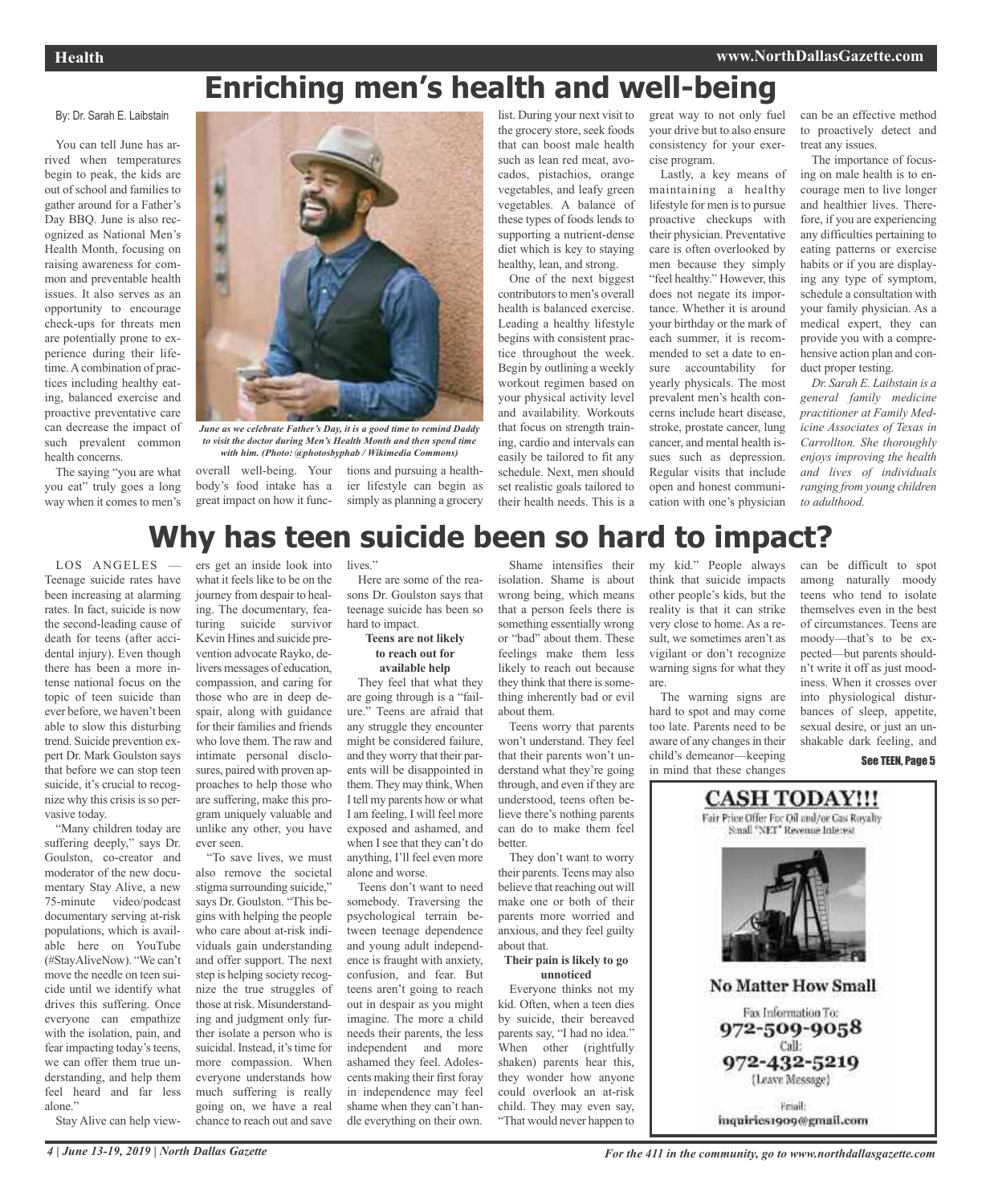# **Dallas protest held to raise awareness of the Sudanese Revolution**

By Rachel Hawkins *NDG* Contributing Writer

Murder, rape, military dictatorship, and isolation from the rest of the world.

For the past couple of months, these are the injustices the Sudanese have endured due to their desire of just wanting a simple fundamental human right. Freedom.

On April 11, 2019, Omar al-Bashir, Sudan's President, was overthrown, ending his three years of dicta-



*Elheae Elzd holds the Sudan flag (Rachel Hawkins/NDG)*

people believed their freedom had finally arrived, it was shortly taken away

torship. While the Sudanese when the military council, in collaboration with the previous president took over. Thus, leading to the

present day. On June 9, a Dallas solidarity protest for Sudan was held at the Irving Convention Center. Dozens of Sudanese showed to give their support and want for a change.

"Unfortunately the Government has killed some people who are protesting against the military dictatorship," said Rodwaan Saleh, a former Irving city council candidate. "We hope for a democratic government in Sudan. It has been continu-

ously a military government that's causing a lot of misjudgment. They did not govern the country the way it needs to be governed."

The Sudanese community in Dallas includes an estimated 500 families.

"We are asking that the Sudanese government changes into a duly and rightfully democratically elected government," Saleh said.

In an attempt to clear the sit-in on April 6, security forces killed 22 people in

Sudan.

On June 3, over 30 people were killed when security forces attack protest leaders' Khartoum sit-in at the center of the movement, opening fire, torching tents.

Since the June 3 massacre, the state of Sudan has implemented an internet blackout and media censorship. Observers believe this was done to isolate the Sudanese people and hide the truth.

See SUDAN, Page 8

### **Allred joins Congressional Asian Pacific American Caucus (CAPAC) as Associate Member**

Washington, D.C. — Congressman Colin Allred (TX-32) this week announced he has joined the Congressional Asian Pacific American Caucus(CAPAC) as an Associate Member

along with a total of 11 new said Allred. "The Asian Associate Members.

"In North Texas, diversity has always made us stronger and it is truly an honor to join the Congressional Asian Pacific American Caucus,"

American community in North Texas has a rich history of civic engagement, from the cultural organizations across our region to the many chambers of commerce. As the Asian American community grows in North Texas, I look forward to working with CAPAC on issues facing AAPI individuals as we all work together to make sure that everyone has

a chance to live their version of the American Dream. I thank Chair Judy Chu for this opportunity."

According to the U.S. Census, the 32nd District of Texas is increasingly diverse

and with more than 64,000 Asian-Americans (about 8 percent of the District's total population) calling the district home. CAPAC now has a record number of 75 members.

One area of concern from

### **MAYOR,** continued from Page <sup>1</sup>

help following a month which ended with 42 murders and citizens learned that in a city of nearly 1.2 million residents the force had less than 20 detectives to handle these investigations until reassignments were made.

Rapid and consistent growth for more than 10 years is laying bare the challenges we are facing as it relates to our infrastructure. From road repairs to the fact a rain storm can reportedly knock out 40 percent of the traffic signals. The same storm left more than

300,000 without power, with full restoration not forecasted before Thursday at the earliest. Then there is the growing affordable housing crisis and rapidly rising homelessness, which is having a tremendous impact on the school district.

The list of challenges facing the Mayor-Elect Johnson when he raises his hand on Monday, June 17 to take the oath of office at his inauguration, is extensive. However, coming from humble begins, his father was a Dallas Police officer, Johnson's academic abilities were noticed. He was selected to participate in a joint venture between the Boys Clubs and Greenhill School. The young Johnson faced the challenge and graduated from the prestigious private school in 1994 and then earned an undergraduate degree, with honors, from Harvard University, a graduate degree from Princeton University, and eventually a law degree from the University of Pennsylvania.

**The remaining city council races Carolyn King Arnold,**

also endorsed by the North Dallas Gazette, prevailed against political newcomer Dawn Blair in District 4. Arnold earned a full term to deliver on her promises to develop smart economics initiatives to address housing and transportation issues. She also promised to create workforce and education opportunities through vocational training.

**Adam Bazaldua's** victory in District 7, replacing one-term councilman Kevin Felder and defeating former council member Tiffinni A. Young, is just as historic as Johnson's. With his victory, the Dallas City Council has four Hispanic members for the first time in history.

His campaign was impressive and even more impressive has been how hard he has worked since the storm on Sunday. He has organized meals, consistently shared critical storm updates, and been in the streets with his sleeves rolled up to help the community he serves.

**Paula Blackmon** captured victory to represent District 9 where she promised to work with the district to improve Dallas ISD and address the property tax burden the district's homeowners have faced. Like many in the race, public safety was one of her primary focuses.

those who preferred her opponent Erin Moore is if Blackmon will protect White Rock Lake from private developers. She pledged to "prioritize the overall wellbeing of the lake. **David Blewett** defeated

incumbent Philip Kingston in a heated race in District 14. Kingston had developed a reputation as a strong voice against the status quo in city politics. Blewett, who had run for the seat prior to Kingston's time on the council, said the current councilmember had become "too divisive."

**TEEN,** continued from Page <sup>4</sup>

stays stuck there, it has then crossed over into a mood disorder and can be incredibly destructive.

#### **Tech and social media mean less face-to-face interaction**

Social media fuels adrenaline and teens are getting hooked. "We have become an adrenaline-fueled society," says Dr. Goulston. "In the past, emotional closeness, tenderness, and love triggered dopamine, a pleasure chemical. But nowadays

people are addicted to adrenaline, which also triggers dopamine. Social media gives us all adrenaline, which excites us and makes us feel powerful. It tells kids they don't have to feel powerless, vulnerable, frustrated, and angry."

Teens interact online but connect less in person. Social media perpetuates a lack of bonding and connectedness. Teens are spending more time online and less time hanging out together

and socializing. Instead of forging real relationships, they are bonding to the Internet. As a result, they are less emotionally intimate with each other and spend more time in isolation.

Social media provides more opportunities for social rejection. Teens care a lot about what their friends think, so much that it literally hurts. Two researchers at UCLA discovered that social rejection actually registers as bodily injury or pain in the brain.

**Adults tend to have**

#### **a hard time connecting with teens**

Teen issues are the same as they've always been, but the circumstances are different. Every parent was a teenager at one time, yet things are very different today than they once were. Even though teens have some of the same issues their parents had (like dating, curfews, the pressure at school, and bullying), the circumstances are different. Colleges are more competitive than ever, and technologies like Facebook and texting

add new layers of complication to teen relationships. With all these new circumstances, it's impossible for adults to truly understand and empathize with what their kids are going through. Symptoms can look a lot like failure or laziness to par-

ents. Adults—and highachieving parents in particular—see what teens are capable of, and are so concerned about them "blowing it" that they fail to recognize pain and warning signs when they occur. It's easy for parents to write off a child's

moodiness or assume that they are blowing their chances for success due to laziness. But when parents do this, they could be missing the pain that is driving the symptoms. This causes them to react to what their teen does, without ever noticing the pain their teen is feeling.

*If you orsomeone you love needs help, call 911 or call the National Suicide Prevention Lifeline at 1-800-273- TALK (8255), or visit www.suicidepreventionlifeline.org.*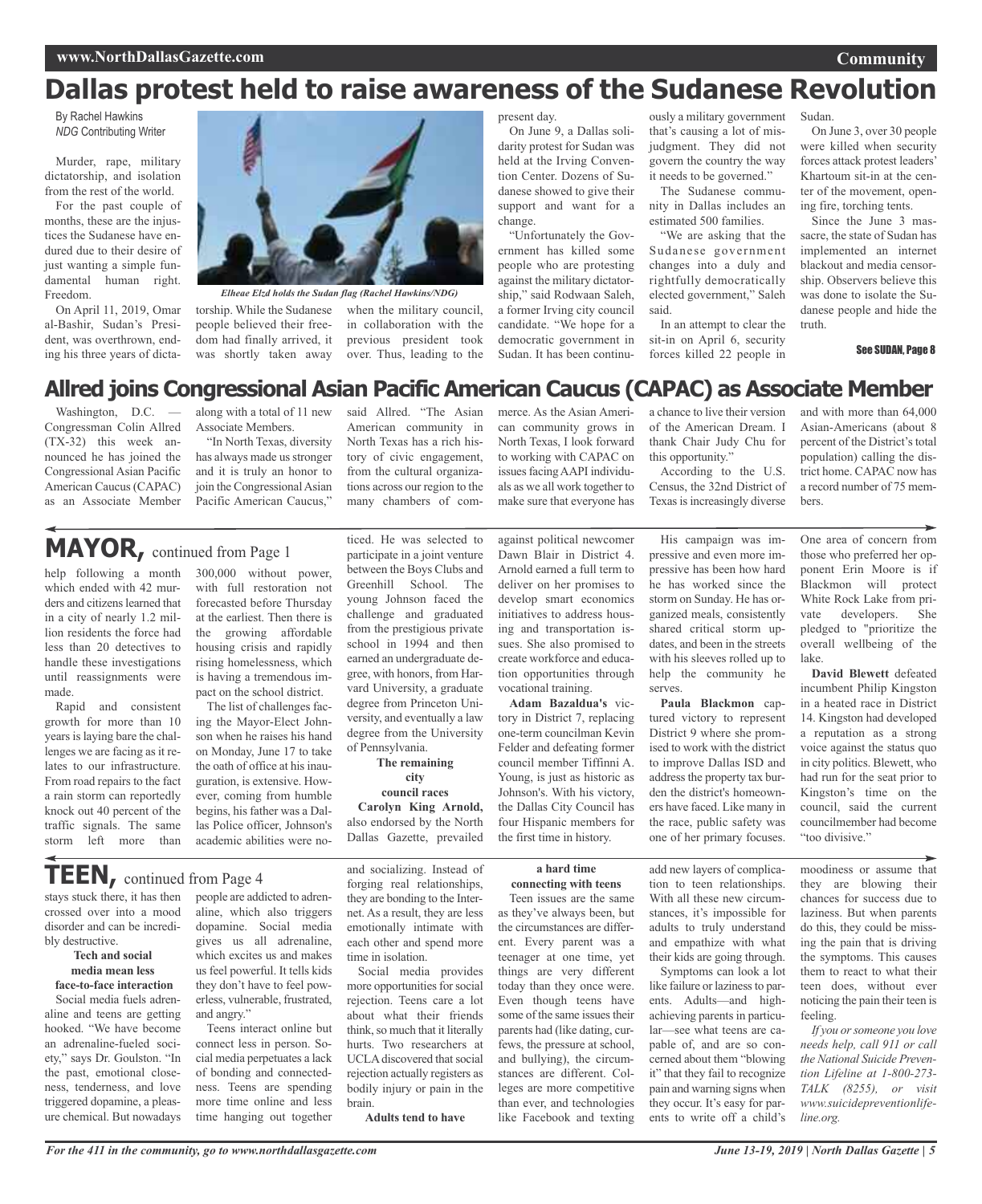# **UTD camps offer plenty of summer fun, learning for kids**

Catering to students with diverse interests, The University of Texas at Dallas offers a wide range of summer programs for kids as young as 5 and as old as 18. Here's a roundup of the current camps still open for registration. Listed below are only a few of the camps being offered.

#### **Sports Camps Basketball Skills Camp**

Boys and girls ages 5 to 18 can participate in one of three camp sessions presented by the UT Dallas women's basketball coaching staff. Students will be divided into age groups for five days of skill sessions, games and other activities at the UT Dallas Activity Center. Bonus: All campers will get a T-shirt and a basketball. June 17-21, June 24-28, July 8-12; 8:30 a.m. to 4 p.m. (extended camp to 5 p.m. available).

#### **Elite Boys Prep Soccer Camp**

The UT Dallas soccer coaching staff will be running this camp geared toward boys ages 14 to 18 looking to improve their knowledge of the game and learn more about college soccer and recruiting. The



program includes two nights at a UT Dallas residence hall with meals provided. Campers will need to bring soccer cleats, shinguards and sunscreen. Registration is open until June 21 for residential campers and June 28 for commuter campers. June 28-30.

### **Elite Volleyball Camp**

This camp is designed for high school girls looking to continue their athletic careers at the collegiate level. Students with varsity/junior varsity or club team experience can participate in this overnight camp, which includes simulated games and drills, training on techniques, classroom sessions and camp activities. The registration deadline is June 21. July 12- 14.

### **Girls Sports Leadership Camp**

Girls in seventh to 11th grades will be introduced to basketball, softball, tennis, volleyball, soccer and more at this weeklong camp, which combines sports play and skill development, as well as decision-making skills and team-building activities. Girls will learn directly from college athletes and coaches. Register today and see a sample schedule of a typical camp day. June 15- 19, 8:30 a.m. to 4 p.m.

### **Academic Camps Brain Boost Summer Camp**

The Brain Performance Institute's half-day camp helps teens and tweens learn how to boost their creativity

*UT Dallas* and think outside of the box through activities and experiences. Each day brings new adventures, from scavenger hunts to obstacle courses and informational sessions. Students 10 and older will learn how to innovate and socialize through this fun, educational program. Registration ends June 19 for Week 1 and June 24 for Week 2.June 24- 28, 9 a.m. to 1 p.m.; July 29- Aug. 2, 1 to 5 p.m. at the Brain Performance Institute, 2200 W. Mockingbird Lane, Dallas.

#### **Chinese Language and Culture Summer Camp**

The University offers a three-week camp for children 6 and older to help build Chinese language skills and introduce participants to calligraphy, painting, kung fu, tai chi, folk dances and crafts. The deadline for registration is June 3. June 10- 28, Monday through Friday from 8:30 a.m. to 4:30 p.m. at the Erik Jonsson Academic Center.

**Mean Green Comet Debate Institute**

UT Dallas and the University of North Texas have collaborated to bring the most established debate camps to the Dallas area this summer. Students will learn from some of the best strategic thinkers and educators from the high school and college debate communities. The deadline for registration is June 1. Learn more about specific sessions and camp information here. June 21 to July 17, UT Dallas campus.

### **Callier Center for Communication Disorders**

**Camp Interact** Camp Interact is a therapeutic day camp for children who have completed first through fifth grades. It is designed to give children with communication deficits a chance to participate in teambuilding activities, fun shops and drama-related exercises. Children may have a diagnosis of autism spectrum disorder/Asperger's, ADHD or mild language impairments to participate. Aug. 5-9, 9 a.m. to 3 p.m. at Callier Center Richardson.

#### **Read to Succeed**

Designed to improve literacy skills for children entering kindergarten to fourth grade, Read to Succeed includes lessons that implement phonological awareness, fluency, vocabulary

nally be getting some of the

and reading comprehension. Learn more here and review registration information. June 4-July 18, Tuesdays and Thursdays, preschool to kindergarten 8:30 to 9:30 a.m.; first through fourth grade, 10:30 a.m. to noon, Callier Center Richardson.

### **STEM Camps Coding Camps**

More than 200 coding camps are available to elementary, middle and high school students. From dancing robots to webpage design and virtual reality app design, there's a camp for every skill level, age group and interest. See the full list of camps, dates and registration deadlines.

### **Design Connect Create**

Design Connect Create introduces fascinating physics concepts to rising ninth to 12th grade girls. Students can learn about STEM careers from guest speakers, participate in interactive activities, go on field trips and solve cool problems with other students their age. The weeklong day camp is offered in two sessions in July. July 8-12 and July 15-19, 9 a.m. to 3 p.m.

### **Governor's signatures give a green light to a brighter future for education**

Texas AFT announced they are happy that the governor—by signing HB 3- listened to the thousands of educators, parents, and activists calling for a muchoverdue investment in our schools and a package of fixes to the school finance system that will give a solid foundation for funding our

phibious missions.

Approximately 22 officers and 390 enlisted men and women make up the ship's future. The new school finance system also provides a framework for continuing pay raises for our teachers and the entire school employee team.

"The bill signed into law today is a significant building block that will allow our state to continue funding public education to a level

that's needed to meet the challenges of our increasingly diverse state," said Texas AFT President Louis Malfaro. "We still have a long way to go on getting educator pay and health-care benefits to the level that will be needed to ensure that teaching will be an attractive profession in the future, but

this law gets us started in that direction."

Texas AFT also is pleased that the governor signed Senate Bill 12, which addresses increased funding for the Teacher Retirement System of Texas pension fund.

"This is great news that retired educators will be fifinancial relief they so desperately need, as most retired educators haven't received any cost-of-living increase ever," said Cheryl Anderson, a retired educator and chair of the Texas AFT Retiree Plus program. "An additional pension payment in this law for this year will

There are many ways for sailors to earn distinction in their command, community, and career. Serrato is simply proud to serve.

"That's a big step," he said. "I'm not the type of person to make big choices like this. But it's definitely something to be proud of. My parents didn't want me to come in at first. But they're more accepting now. They're very proud of me."

As a member of one of the

help with immediate needs, but more important is the state finally stepping up and increasing its contribution to the pension fund to allow for a permanent cost-of-living increase in the near future. This law also will benefit current teacher by creating a more sound pension fund for their future.'

U.S. Navy's most relied upon assets, Serrato and other sailors know they are part of a legacy that will last beyond their lifetimes, contributing to the Navy the nation needs.

"The Navy gives you responsibility and maturity," he said. "I see some people come in who still have a child's mindset. This is an actual, serious job. It's something you have to take seriously."

feet long. The ship can travel at speed in excess of 20 nautical miles per hour. Germantown is one of eight Whidbey Island-class dock landing ships currently in service. The ship's primary purpose is to launch equipment and personnel for amcompany. Their jobs are highly specialized and keep each part of the ship running smoothly. The jobs range from washing dishes and preparing meals to maintaining engines and handling weaponry. **SERRATO**, continued from Page 2

Serving in the Navy means Serrato is part of a world that is taking on new importance in America's focus on rebuilding military

readiness, strengthening alliances and reforming business practices in support of the National Defense Strategy.

Akey element of the Navy the nation needs is tied to the fact that America is a maritime nation, and that the nation's prosperity is tied to the ability to operate freely on the world's oceans. More than 70 percent of the Earth's surface is covered by water; 80 percent of the world's

population lives close to a coast; and 90 percent of all global trade by volume travels by sea.

"Our priorities center on people, capabilities and processes, and will be achieved by our focus on speed, value, results and partnerships," said Secretary of the Navy Richard V. Spencer. "Readiness, lethality and modernization are the requirements driving these priorities."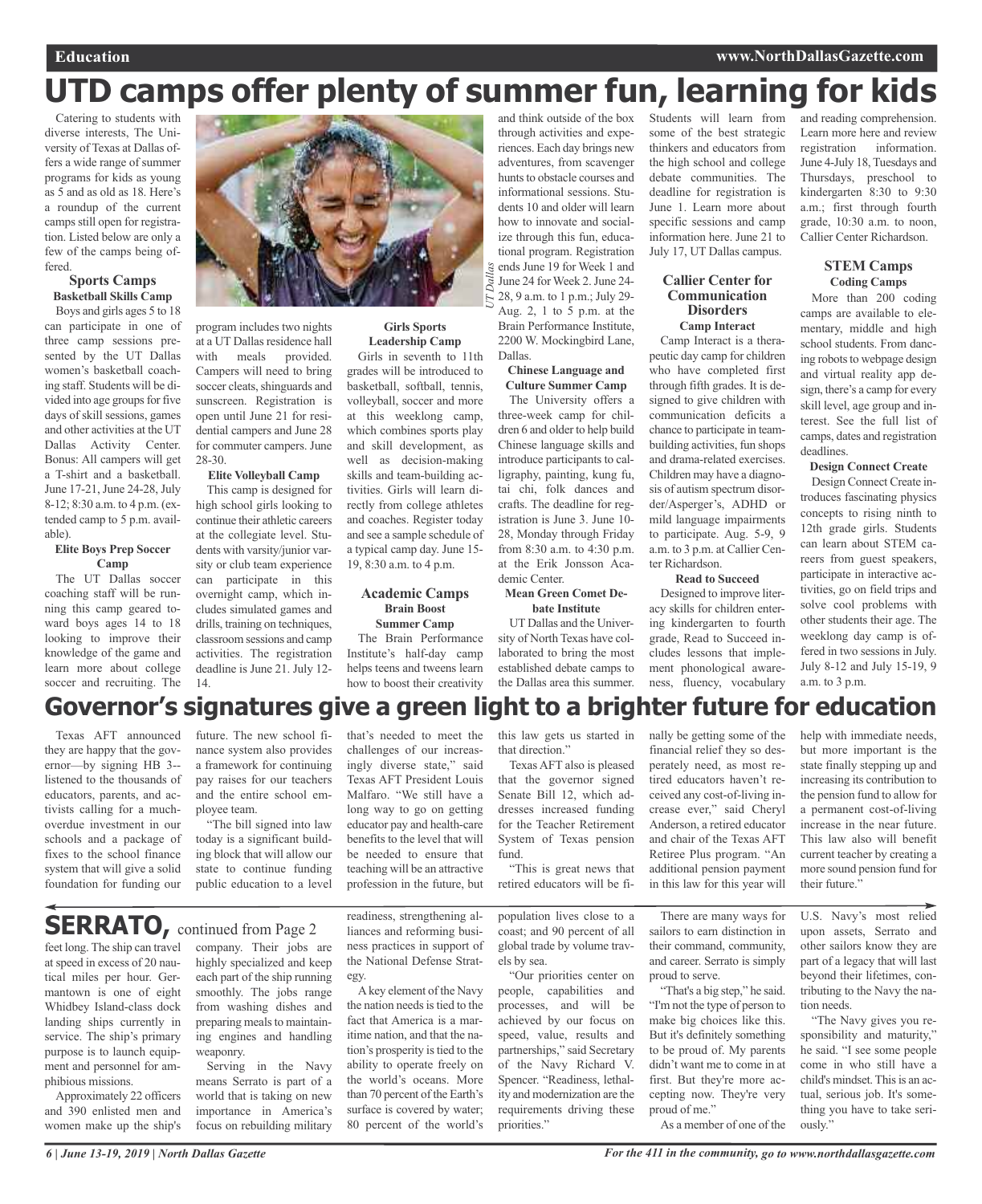### **WELLS FARGO**

# There are no limits to what you can accomplish.

You have the power to redefine what's possible. From being the first to graduate college to becoming the next big star in your field - you work relentlessly to knock down barriers and build a stronger legacy. We call that being empowerful. As you continue to create more financial stability for you and your family, Wells Fargo will be right by your side helping to make it happen. You've come this far. We can help you go further.

### Learn how at: wellsfargo.com/empowerful

= 2019 Wells Fargo Bank, N.A. All rights reserved. IHA-2481LA5.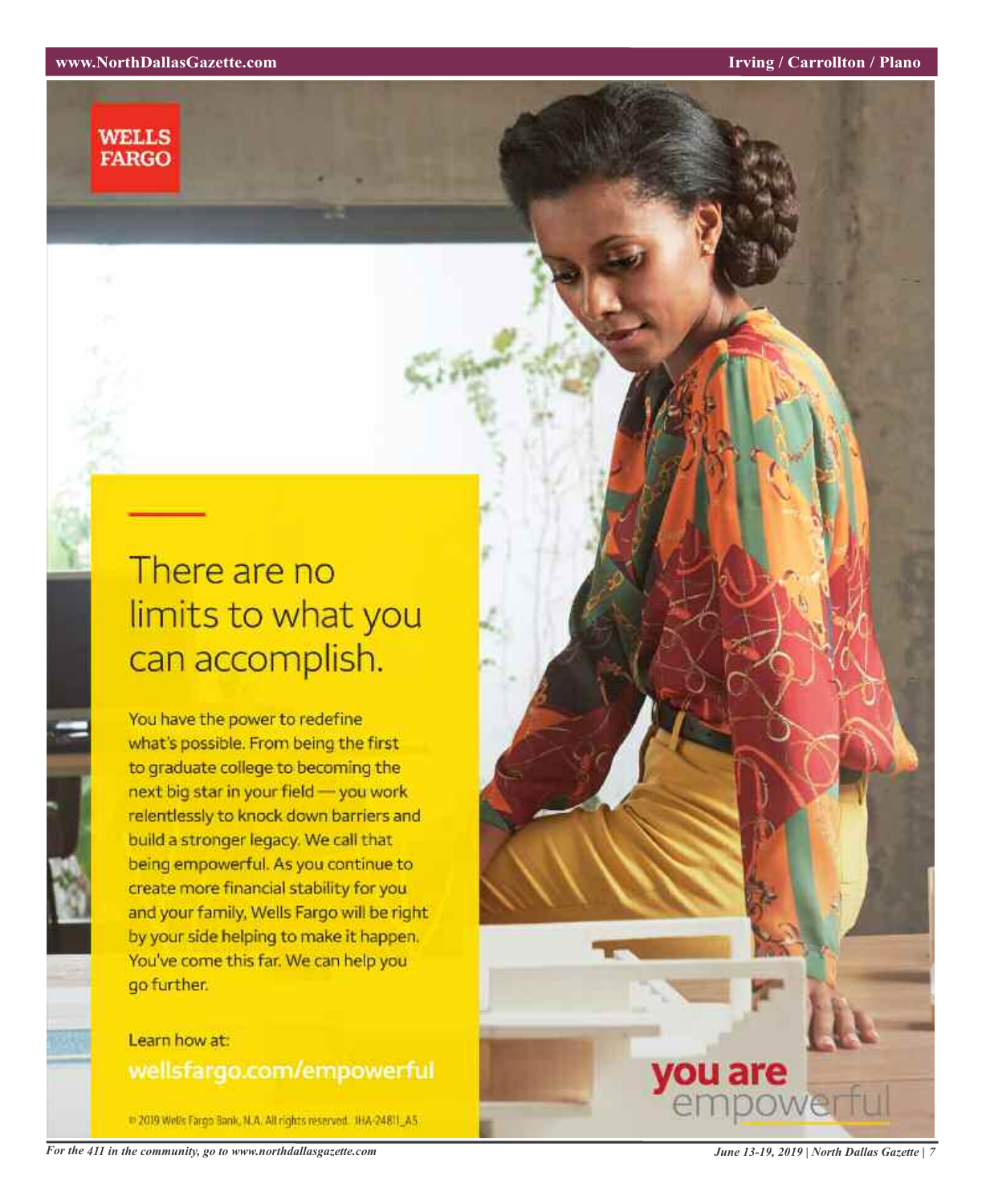### **City Briefs**

**Allen** Be a part of **International Yoga Day**, a worldwide celebration of yoga, where the Ancient Science meets modern times At Dallas Yoga Fest.The goal of Dallas Yoga Festival is to support healthy lifestyle for people of all ages through the science of yoga as well as related and complimentary health fields.

The festival kicks off Saturday, June 15 at 8 a.m. and runs all day until 5 p.m. with classes, guest speakers, meditation and more. The event is at Ereckson Middle School at 450 Tatum Dr. in Allen.

### **Dallas**

**Let Me Be Myself** tells the story of Anne Frank in a modern way, addressing identity, exclusion, and discrimination. Anne's experiences connect deeply with today's youth as they grow and learn that all actions and words matter.

Free with admission, VR tours are available in 15 minute sessions from 1 p.m. to 3 p.m. daily. Must be booked online.

Visit our website to sign up for an available Anne Frank House Virtual Reality Tour time: www.DallasHolocaustMuseum.org/n ews/events. Let Me Be Myself is on view now through July 31.

The special guest on this week's edition of **Coffee and Politics 101** is Mark York with the Dallas AFL-CIO will come and discuss the importance of labor unions, even in a right-towork state. The show is presented live from the African American Museum at Fair Park and can be seen live streamed via Facebook Saturday mornings at 10 a.m.

While at Fair Park visit the Texas Discovery Gar-

U.S. government to start and support the people in the foreign policy," Elsir Elhadi, President of the Sudanese Community in Dallas-Fort Worth said. "Unfortunately, the foreign policy in the U.S. is not supporting the civil transitioning government in Sudan. We want to make sure we're supporting our families in Sudan. We're sending them money and money. We have their

Elhadi said the previous dictator was supported by Saudi Arabia, United Arab Emirates, and Egypt.

Regardless of the blackout, it is still firmly believed

*Ethnic Sudanese in their national dress code. Ali Elkinein, Saeir Fagiri Salih, Adi (Rachel Hawkins/NDG)*

voice."

### **SUDAN,** continued from Page <sup>7</sup>

"We have lost about 108 people in the last three days," Salah Eldin Farah, marketing manager at a local transportation company said. "People are still in the street, but yet they have decided to demonstrate by having a sit-in (when people decide not to go to work, and close all of their shops)."

The government recently decided to talk with the Sudanese people.

"People decided not to go back," Farah said. "This is the craziest revolution ever in Sudan. These people have completely decided not to go back. Either we get democracy, or we all die. Now, after what we have seen, the military regime is backing up, and wants to talk."

Al-Bashir's rule over Sudan is considered one of the most oppressive governments in modern history.

The international community and media have continued to ignore the issues.

"We would like for the

dens for their **Made for Shade** plant sale to learn more info about using native plants in your landscape.

They are focusing on plants which will actually thrive in a shaded location. This presentation illustrates and discusses in detail the surprising number of our native species adapted to these challenging conditions. Cost is \$15, \$10 for members.

### **Garland**

Join the Garland Chamber of Commerce for the **June Small Business BOLD Workshop** where you will get all your questions answered by industry experts at no charge. Scheduled for Tuesday, June 18 from 9 a.m. to 10:30 a.m. at 520 N. Glenbrook Dr. in Garland.

**Graduation Traffic Reminder** - Through June 21,

the Sudanese will continue to raise their voice and share their opinions by holding onto their dreams of freedom and maintaining their non-violent resistance.

But until their freedom comes, the protestors believe it is the responsibility of concerned Americans to stand up and give a voice to the voiceless. One way you can do this is by using the hashtag #IAmTheSudan-Revolution.

#IAmTheSudanRevolution has been circulating around social media to bring awareness, especially throughout the international community, of the atrocities, the Sudanese are enduring.



*The Lewisville Animal Shelter is offering a special to help you find your purr-fect new family member during June which is National Adopt-A-Cat month (Pixabay)*

**Lewisville**

Animal Shelter running cat adoption special for month of June June is **Nati o n a l A d o p t- A - C a t** month, so the Gene Carey Animal Shelter and Adoption Center is offering a special on cat adoptions. Through June 30, all single cat adoptions will be \$25. If someone chooses to adopt two cats, the fee will be \$40 for both.The Gene Carey

Garland ISD's Curtis Culwell Center, 4999 Naaman Forest Blvd., will host graduations for many area educational institutions.

In general, motorists can expect traffic congestion along Naaman Forest Boulevard and adjacent roadways approximately an hour before and 30 minutes after graduation events. Non-graduation traffic should bypass that area, if possible.

**Richardson Pardon our Dust**: Dallas Area Rapid Transit (DART)

Ridge.

has begun platform extension work at Galatyn Park Station. The work is part of a broader project that involves lengthening the platforms at 28 Red and Blue Line stations over the next two years to accommodate more cars on DART trains. Work is expected to continue at Galatyn Park for the next four months. Rail service will not be disrupted but riders need to be aware of the active construction zone at that station and to be extra careful in and around the area. For more information, visit www.dart.org.

Animal Shelter and Adoption Center is open Monday-Friday, 10 a.m.-5 p.m., and Saturday 1-5 pm. It's located at 995 E. Valley



*For the 411 in the community, go to www.northdallasgazette.com*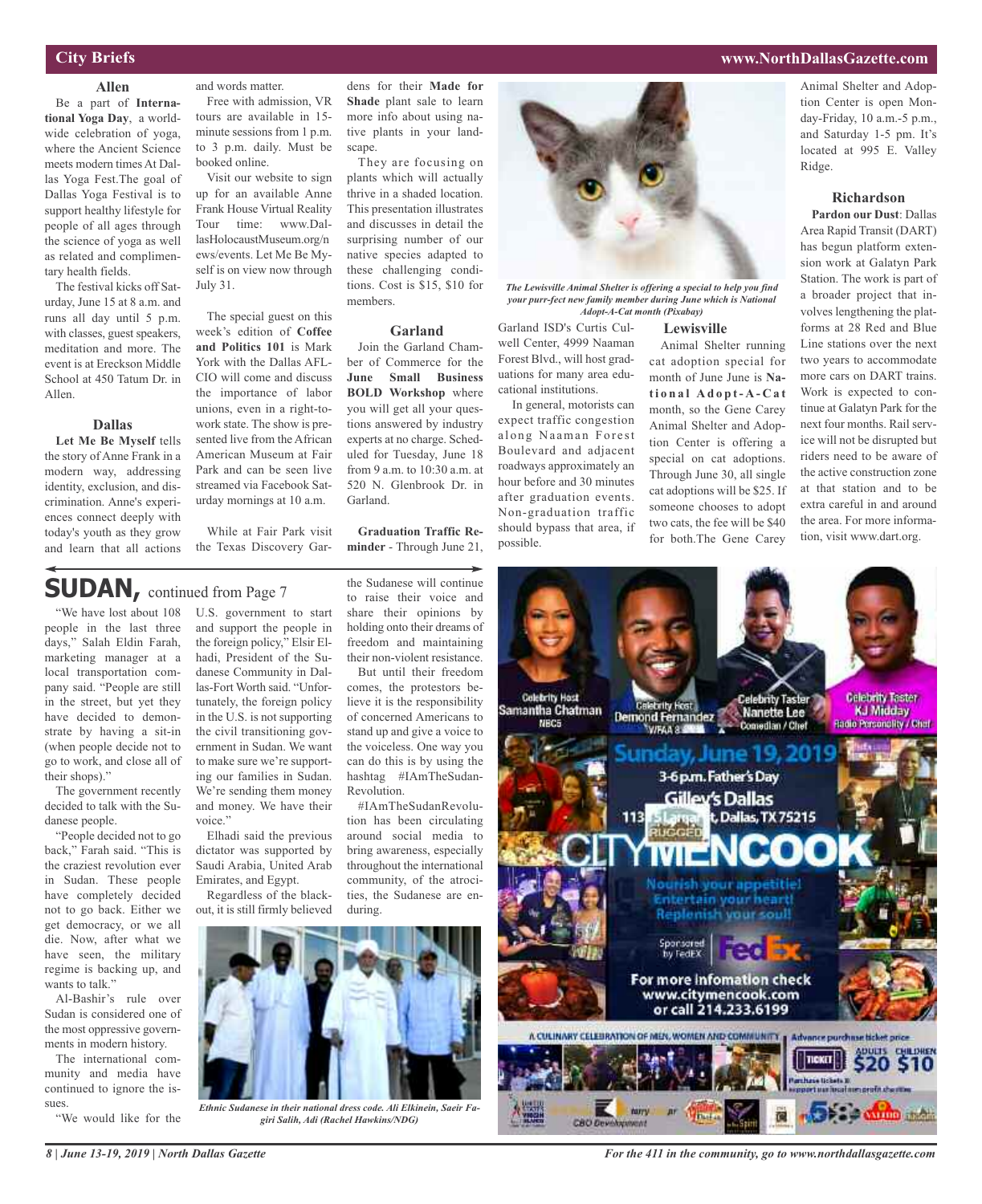# **Go fill your wishes and see Aladdin on stage in Dallas**

By Rachel Hawkins *NDG* Contributing Writer

Over 83 special effects in each show, 337 costumes made by over 300 people which features 2,039 fabrics from Morocco, Turkey, India, Uzbekistan, China, Tahiti, Japan, Guatemala, Mexico, France, Italy, England, and Germany.

And let's not, of course, forget the 8,644 Swarovski crystals on each gold costume in "A Friend Like Me."

This spectacular show is, of course, Aladdin the Musical at Music Hall at Fair Park, until June 23, features Dallas-Fort Worth natives like Major Attaway, who plays Genie, and Clinton Greenspan, who plays Al-



*Major Attaway portrays the iconic genie in the stage production currently running. (Photo: Matthew Murphy)*

addin.

Also features in the show is Jonathan Weir as Jafar, Kaenaonālani Kekoa as Jasmine, Reggie De Leon as Iago, Jerald Vincent as the

Sultan, Zach Bencal as Babkak, Ben Chavez as Omar, and Colt Prattes as Kassim.

Aladdin, based on the same name of the 1992 Disney animated movie, follows the story of a young 'street rat' named Aladdin who lives in the magical world of Agrabah.

Wanting to become more, he finds a golden lamp where he is given three wishes from the genie. Now having the power to wish for (almost) anything he wants, Aladdin uses his newfound power to win the heart of the princess. He also needs to deal with those who desire what is his.

movie features Aladdin's pet monkey Abu, he is replaced by his three best human friends, Babkak, Omar, and Kassim.

Princess Jasmine's pet

three attendants who is played by Olivia Donalson, Liv Symone, and Annie Wallace.

Aladdin the Musical features 19 songs. Five of the songs comes from the original animated movie: "Arabian Nights," "One Jump Ahead," "Friend Like Me," "Prince Ali," and "A Whole New World."

During each performance, 52 costume changes occur in less than 30 sec-

Just like the movie, the musical is filled with magic, music, wonders, and comedy. From the special effects from the fire to the background set design of the marketplace, Aladdin is sure to dazzle any child and

Aladdin was directed and choreographed by Tony Award winner Casey Nicholaw, with design team, with sets, costumes and lighting from Tony Award winners Bob Crowley, Gregg Barnes, and Natasha Katz, and music written by Tony and Academy Award winner Alan Menken and with lyrics penned by the legendary Howard Ashman, Tony Award winner Tim Rice, and book writer Chad Beguelin.

adult.

If you want all of your wishes to come true, go and see the Dallas Summer Musical's production of Aladdin the Musical at Fair Park.



tiger is also replaced by her

### **NDG Entertainment:Theatre, jazz and dining for Father's Day Weekend**

The **21st annual New Works Festival Staged Reading Series** kicks off this weekend at Kitchen Dog Theater. The series on next weekend will feature NIGHTBIRD by R. Eric Thomas, Saturday, June 22 at 4 p.m. It is a story which features a black millennial couple, Pam and Chelle, refurbish a home in a downtrodden Baltimore neighborhood across from the former site of a Confederate statue. Chelle, an artist, starts to build a new monument to take its place. Info and tickets at Kitchen-DogTheater.org.

**Chocolate Secrets** is not only a great place to enjoy your favorite dessert and wine, actually they have a full bar, but also music. They offer live jazz Wednesday - Saturday nights from 7:30 p.m. to 11 p.m. Also, Open Mic night is Monday at 7 p.m. Details at mychocolatesecrets.com.

**Take Dad out dining for Father's Day** The **7th annual Father's**



*Ocean Prime Dallas is serving steak with a truffle poached egg, bacon roasted potatoes, asparagus and caramelized onions topped with sliced truffles, parmesan cream and chives.*

**Day Tour** hosted by Dallas Brew Bus - Get on the bus to visit three local breweries: Outfit Brewing, Turning Point, & Peticolas. For \$60 enjoy samples of several brews at each place and learn how they are made. Between stops the guides will share info on the growing craft brew scene in North Texas and answer questions. Meet at Peticolas' PARKING LOT (1301 Pace St, Dallas) no later than 11:15 a.m. on Saturday June 15 for a prompt 11:30 a.m. departure

**Mingling over Mimosas** promises a brunch experience like none other. This event is your opportunity to dress up, enjoy great drinks,

and vibe to music with likeminded individuals while supporting several black owned businesses and enjoying the beautiful African American Museum of Dallas. Guests are invited to enjoy the mimosas bar, catered brunch, and music by DJ GS of Black Spadez Media from 11 a.m. to 2 p.m.

**Ocean Prime Dallas** will be offering a Steak & Eggs feature only available for Father's Day. For an additional \$12, you can accessorize any steak with a truffle poached egg, bacon roasted potatoes, asparagus & caramelized onions topped with sliced truffles, parmesan cream & chives.



Texas, however we do follow the Standards of Care set by the state.

972-295-9676, phone info@leadersinc.org, email



*NDG Entertainment Ticket Giveaway!!! Visit us on Facebook to win tickets to the the hottest events in Dallas/Fort Worth!!!!*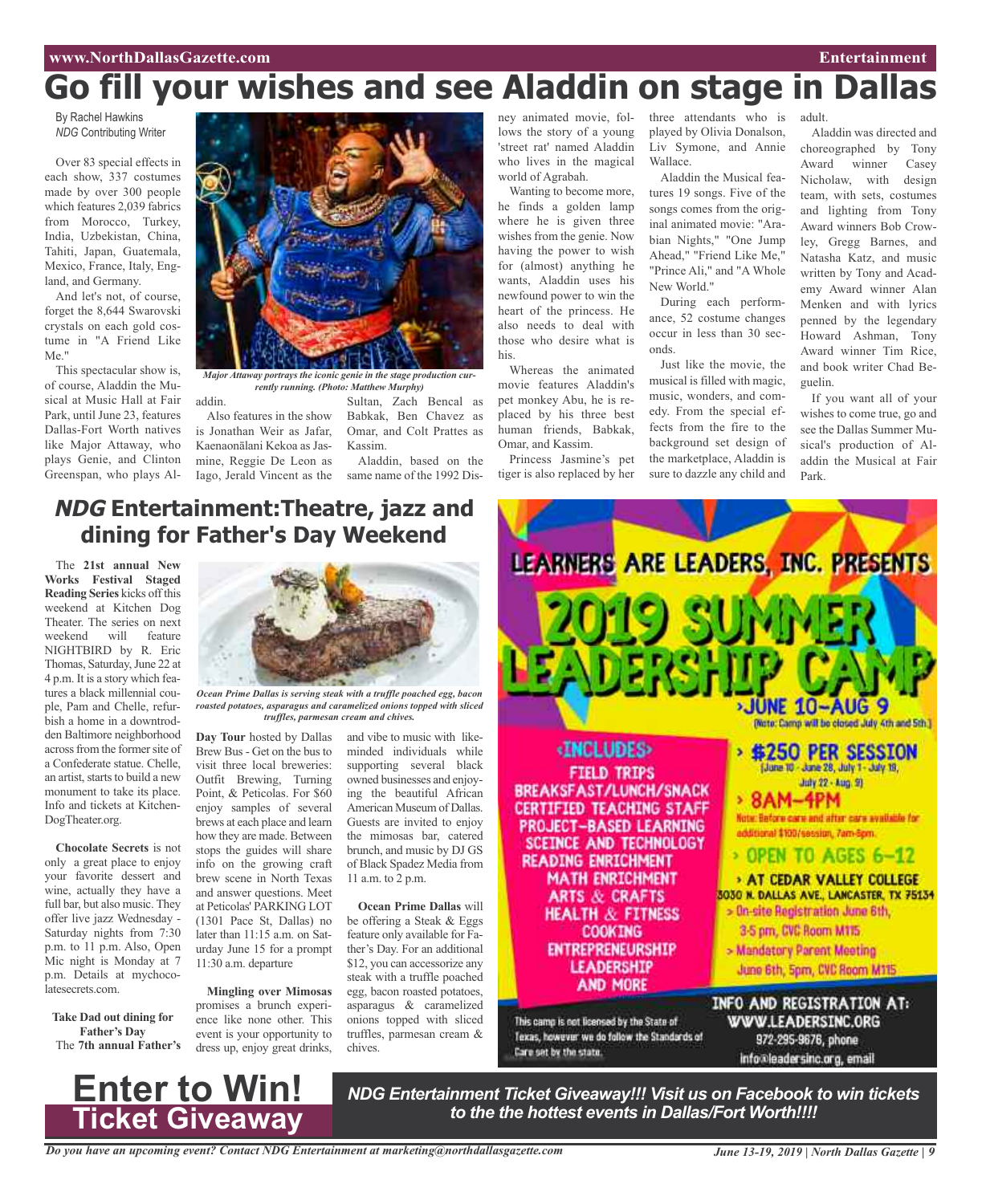# **Irving's annual Juneteenth celebration and concert scheduled for June 15**

For more than 24 years, the city has hosted a Juneteenth event commemorating the date that Texans first learned of President Abraham Lincoln's Emancipation Proclamation.

Join the City of Irving and the West Irving ImprovementAssociation from 4 to 7 p.m.June 15 at 3925 Jackson St., for the 2019 celebration.

This year's celebration also will feature a free concert featuring HD Groove Band and The Inspiration Band.

Outdoor games and chil-

dren activities will be available throughout the event, as well as self-guided tours at the Jackie Townsell Bear Creek Museum Complex.

Guests are invited to bring family and friends to immerse themselves in history will they enjoy live music and free food while supplies last.

Attendees are encouraged to bring lawn chairs and blankets for the concert.

For more information, call the Georgia Farrow Recreation Center at 972-721- 2501.



*Irving's annual Juneteenth celebration is known for its familyfriendly mix of music, food and fellowship commemorating the end of slavery in Texas. (Photo: City of Irving)*

### **UT Dallas to host Juneteenth celebration with food, music and fun**

Juneteenth is the oldest 7:30 p.m. known celebration commemorating the ending of slavery in the United States. Dating back to 1865, it was on June 19th that the Union soldiers, led by Major General Gordon Granger, landed at Galveston, Texas with news the war had ended and that the enslaved were now free.

UT Dallas is hosting Juneteenth Celebration: Family Reunion on Friday, June 14 in the Visitor Center Atrium at 5 p.m. until

UT Dallas' Juneteenth Celebration features:

- Texas-style BBQ
- Texas History Trivia
- Sweet treats • Games
- Live band
- 

• Health and wellness fair featuring the Student Wellness Center, Student Health Center, American Diabetes Association, and Environmental Health and Safety

• 16th Annual Staff Bake-off

### **ZWHJCOC Juneteenth Economic Forum speakers focus on southern sector economy**

Several local Dallasites will provide information and discuss how to positively impact Dallas' Southern sector economy from organization budgeting and using the digital economy, to financing small businesses and looking at health barriers that impact economic development.

These sessions and more are planned for the 3rd Juneteenth Economic Forum sponsored by the ZanWesley Holmes Jr. Community Outreach Center from 9 a.m. to 3:30 p.m. Wednesday, June 19, at Frazier House, 4600 Spring Ave., Dallas.

Individuals, Religious and Community Organizations interested in Economic Development in the South Dallas area are invited to participate. Attendees will engage in discussions to help advance the economic situation of those who live in the South Dallas community.

Two special presentations

NU FASHIONED FOURTH FIREWORKS CELEBRATION

THURSDAY 07.04.2019

**HAY DENEFRI CONSTRAINT BON BIEGO AZZISSOPRINET** 

DATES OFEN A PM | FESTIVITIES & PM | FIRENCIAS SHOW 9 FM FAMILY FUN | LYFE ENTERTAINMENT | FREE ENTITY | FREE PARKING

**VEABOVEREEK FARK | 1400 MHL ROAD | DESSED, TX 75115** 

72.234.9555 | WWW.DESDT112.625.BOV/PA COME AND ENJOY THE BEST FIREWORKS SHOW

the Phris & Recreation

are planned:

• The Zan Wesley Holmes Jr. Champion Award will be presented to Roland Parrish, President and CEO of Parrish McDonald's Restaurants, Ltd.

This award recognizes an individual who has demonstrated perseverance and determination in his/her support of the Outreach Center and its mission to improve the lives of those in poverty by providing them education

and job skills. Parrish has been the presenting sponsor for the Outreach Center's In Conversation fundraiser since that category was established three years ago.

• Graduates of the 2nd

Low Voltage job skills training class will be recognized for completion of their 4 weeks of study learning how to install home theatres, Internet service, satellite dishes and more.

This event is free and open to the public. To register, vist www.zwhjcoc.org/juneteenth-registration-form-2019. A light breakfast and lunch will be provided.





*Do you have an upcoming event? Contact NDG Entertainment at marketing@northdallasgazette.com*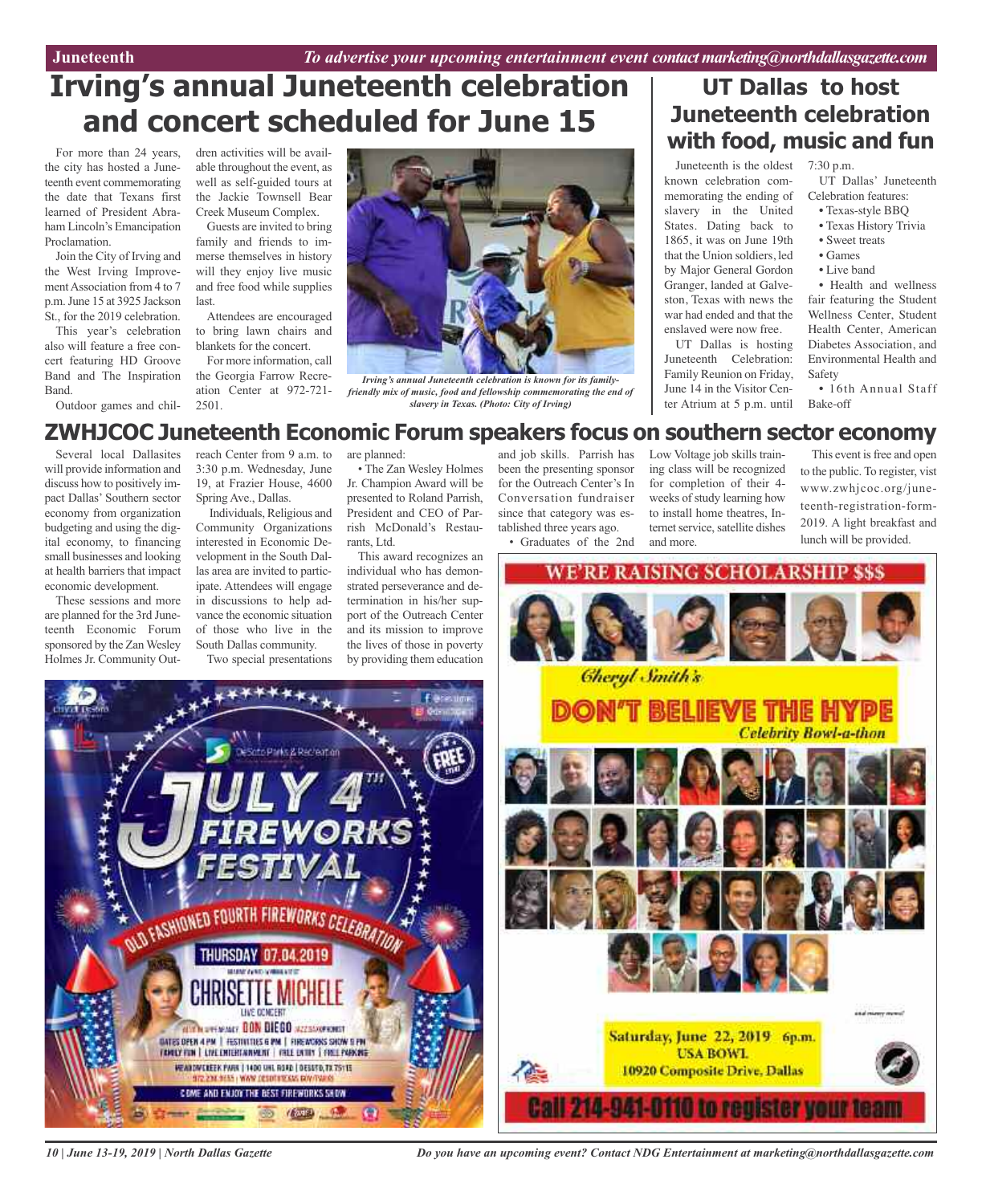# **Reparations must include the costs of predatory lending**

#### By Charlene Crowell

In recent years, the spate of homicides linked to questionable uses of deadly weapons and/or force, have prompted many activist organizations to call for racial reparations. From Trayvon Martin's death in Florida, to Michael Brown's in Missouri, Eric Garner's in New York and many other deaths- - a chorus of calls for reparations has mounted, even attracting interest among presidential candidates.

While no amount of money could ever compensate for the loss of Black lives to violent deaths, a growing body of research is delving into the underlying causes for high poverty, low academic performance and - - lost wealth. Public policy institutes as well as university-based research from the University of California at Berkeley and Duke University are connecting America's racial wealth gap to remaining discriminatory policies and predatory lending.

This unfortunate combination has plagued Black America over multiple decades. And a large part of that financial exploitation is due to more than 70 years of

> William B Stavig of Sherry A Strut

Pursuant to Chapter 80 of Karisas Statutes Annotated

and

documented discriminatory housing.

The Road Not Taken: Housing and Criminal Justice 50 Years After the Kerner Commission Report, returns to the findings of the now-famous report commissioned by President Lyndon Johnson. In the summer of 1967, over 150 race-related riots occurred. After reviewing the 1968 report's recommendations and comparing them to how few were ever enacted, the Haas Institute tracks the consequences of recommendations that were either ignored, diluted, or in a few cases pursued. Published by Berkeley's Haas Institute for Fair and Inclusive Communities, it weaves connections between education, housing, criminal justice – or the lack thereof.

"Although in some respects racial equality has improved in the intervening years," states the report, "in other respects today's Black citizens remain sharply disadvantaged in the criminal justice system, as well as in neighborhood resources, employment, and education, in ways that seem barely distinguishable from those of 1968."

In 1968, the Kerner Com-

IN THE DISTRICT COURT<br>SEDGWICK COUNTY, KANSAS

NOTICE OF BUIT To Kansas Department of Havenue, Juan DoAba, Redit Maryaez, and On Track Car

You are notified that a Petituner has been find in the District Court of SedgwickCounty. by William B or Sherry A Stavic Plaintiff praying that the to property stated in the Petrion be awarded to the Flantiff and you are hereby required to plead to the Petiton on or before 11th\_20.19. If you fiel to plead, judgment will be entered upon the Petiton.

 $\frac{L_1/ m l_{\text{form}} \beta \sqrt{L_1} \beta}{L_2}$ Full Notioner

 $158 \pi S$ Wickets KS 67203

NOTICE

Case Nn 19CV1128

LEGAL

Plaintif

Defendants

Credit DBA JD Syndag and all other concerned parades:

Kansas Department of Revenue.<br>Juan DeAlba, Padro Naryaoz, On Track Car<br>Credit DDA JD Byrider

mission report found that in cities where riots occurred, nearly 40% of non-white residents lived in housing that was substandard, sometimes without full plumbing. Further, because Black families were not allowed to live wherever they could afford, financial exploitation occurred whether families were renting or buying a home.

As many banks and insurance companies redlined Black neighborhoods, access to federally-insured mortgages were extremely limited. At the same time, few banks loaned mortgages to Blacks either. This lack of access to credit created a ripe market for investors to sell or rent properties to Black families, usually in need of multiple needed repairs. Even so, the costs of these homes came at highly inflated prices.

In nearly all instances, home sales purchased "on contract" came with high down payments and higher interest rates than those in the general market.The result for many of these families was an eventual inability to make both the repairs and the high monthly cost of the contract. One late or missed payment led to evictions that again

further drained dollars from consumers due to a lack of home equity. For the absentee owner, however, the property was free to sell again, as another round of predatory lending.Asthe exploitive costs continued, the only difference in a subsequent sale would be a home in even worse physical condition.

The Plunder of Black Wealth in Chicago: New Findings on the Lasting Toll of Predatory Housing Contracts, also published this May, substantiates recent calls for reparations, as it focuses on predatory housing contracts in Illinois' largest city. Published by Duke University's Samuel DuBois Cook Center on Social Equity, this report analyzed over 50,000 documents of contract home sales on the Windy City's South and West Sides and found disturbing costs of discriminatory housing in one of the nation's largest cities, as well as one of the largest Black population centers in the nation.

Among its key findings: • During the 1950s and 1960s, 75-95% of Black families bought homes on contract;

• These families paid an average contract price that was 84% more than the homes were worth;

• Consumers purchasing these homes paid an additional \$587 each month above the home's fair market value;

• Lost Black Chicago wealth, due to this predatory lending ranged between \$3.2-\$4 billion.

"The curse of contract sales still reverberates through Chicago's Black neighborhoods (and their urban counterparts nationwide," states the Duke report, "and helps explain the vast wealth divide between Blacks and Whites."

Now fast forward to the additional \$2.2 trillion of lost wealth associated with the spillover costs from the foreclosure crisis of 2007-2012. During these years, 12.5 million homes went into fore-

closure. Black consumers were often targeted for highcost, unsustainable mortgages even when they qualified for cheaper ones. With mortgage characteristics like prepayment penalties and low teaser interest rates that later ballooned to frequent and eventually unaffordable adjustable interest rates, a second and even worse housing financial exploitation occurred.

**Marketplace**

A 2013 policy brief by the Center for Responsible Lending, found that consumers of color – mostly Black and Latinx – lost half of that figure, \$1.1 trillion in home equity during the foreclosure crisis. These monies include households who managed to keep their homes but lost value due to nearby foreclosures. Households who lost their homes to foreclosures also suffered from plummeting credit scores that made future credit more costly. And families who managed to hold on to their

See LENDING, Page 16



*For the 411 in the community, go to www.northdallasgazette.com*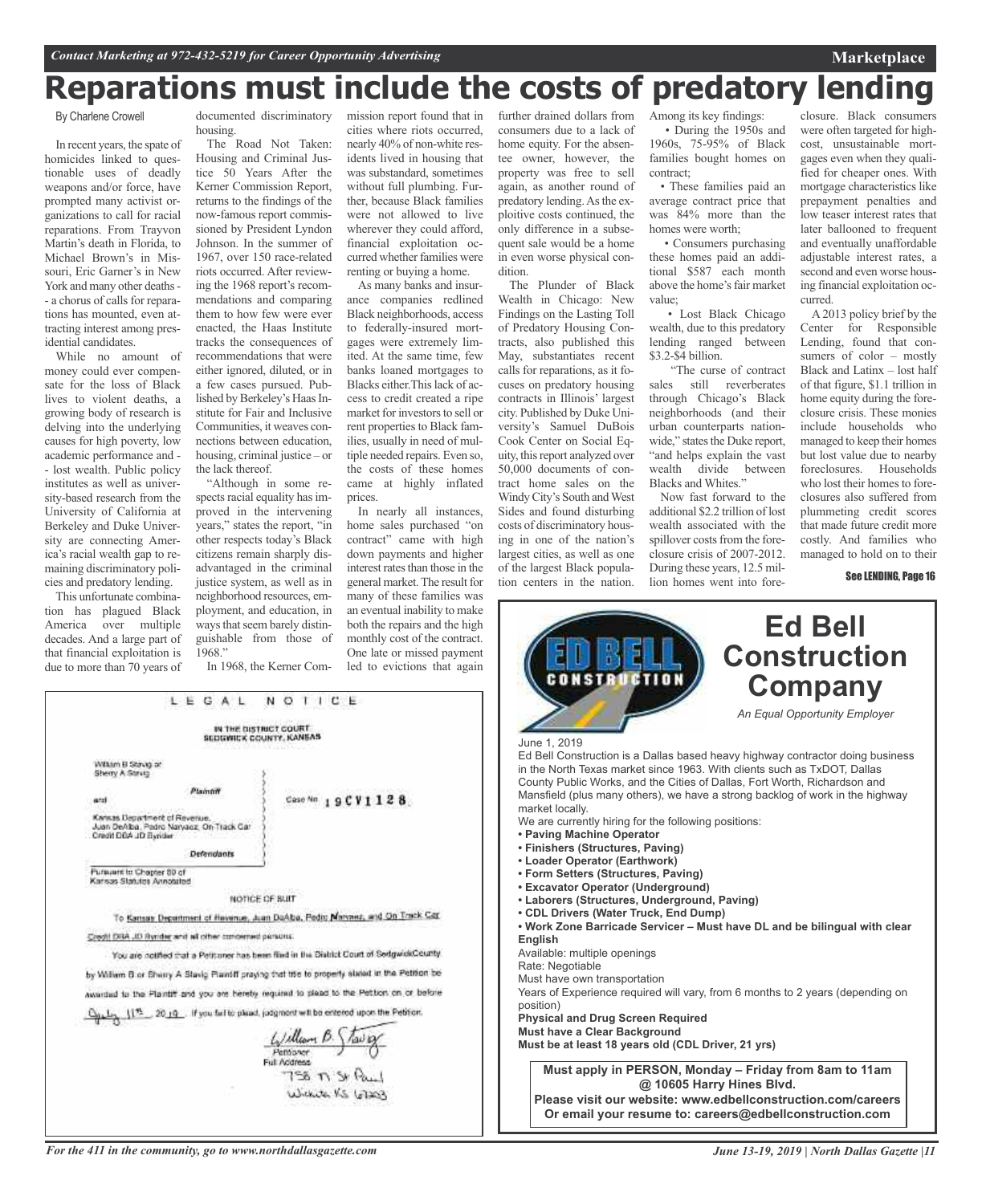### **Marketplace II** *Contact Marketing at 972-432-5219 for Career Opportunity Advertising*

### **Wells Fargo provides \$1.2 million in funding for minority-owned businesses**

AUSTIN – Minorityowned businesses are one of the fastest growing groups of entrepreneurs in the U.S., with 11.1 million minorityowned businesses comprising 40 percent of all small businesses – nearly double the rate since 2007. With \$1.2 million in new funding from the Wells Fargo Foundation,

BCL's Diverse Growth Fund provides a new path to capital for established minorityowned businesses, with relaxed underwriting and collateral requirements, and includes no-cost small business coaching for the life of the loan.

Growth capital is the biggest barrier to creating a

# **GREEN,** continued from Page <sup>2</sup>

know all these issues. Wrong, wrong, and more wrong," she said laughing.

"You cannot just assume, because you're a person of color, that you understand another culture. It took time to talk to Native Americans, to understand the road they traveled and their customs. It was the same for each of those committees. It was a very humbling experience that made me a stronger employee and a stronger translator for the Census Bureau. I had to develop a level of trust that the Bureau didn't have with these communities."

Regarding her decision to resign, she said when Director Thompson opted to leave in 2017, "I followed him out the door. It was time."

Concerns about political interference in the Census

Her 10 years of prior employment in the District of Columbia government counted toward federal retirement eligibility. Reasons for leaving were personal and professional. For one, the politicization of the Census Bureau, under the Department of Commerce's then-new Secretary Wilbur Ross, carried some weight.

Green opposes Ross's efforts to add a question on citizenship to the 2020 form. She concurs with other experts that doing so would likely reduce the number of survey respondents and thus undermine the government's constitutional mandate to count all residents. But, the citizenship dispute, soon to be decided by the Supreme

Court, was just one factor in her decision.

Despite the Census Bureau's growing emphasis and reliance on technology for the 2020 count, "we are still going to need human capital and the funds won't be there," Green said. During the Obama administration, the Republican-controlled Congress mandated that 2020 Census costs be held to the life-cycle costs of the 2010 Census. "Who in the world can buy 2020 groceries on a 2010 budget?" she asks. In her opinion, already, and as a direct result of insufficient funding, there have been other consequences that may negatively impact census accuracy.

### **New beginnings come from unexpected calls**

Between imagining how her daily work might be constrained and what she would do with more time to herself – continue practicing and performing with D.C.'s own KanKouran West African Dance Troupe or devoting longer hours to genealogical research – the idea of retirement began to fit like a favorite garment. She didn't see the phone call coming, but she heard the message loud and clear.

"Marc Morial dialed me up on my cell phone right after I retired from the Census Bureau and said, 'We need you,'" Green recalled. As president of the National Urban League (NUL) for over 15 years, a two-term mayor of New Orleans, and a former Louisiana state legislator, Morial knows and understands how cen-

sus-derived revenue pours into county and city coffers to fund infrastructure projects and social service programs.

strong, sustainable business. Many entrepreneurs need access to capital to create new income streams, diversify their services and products, and ultimately create new jobs. The Texas Small and Diverse Growth Fund, operated by nonprofit lender Business and Community Lenders (BCL) ofTexas, will level the

Morial chaired the 2010 Census Advisory Committee, an entity not reconstituted by the Trump administration for the 2020 Census. The committee focused on Hard-To-Count communities and had become part of Green's portfolio during Morial's tenure. Green now serves as senior advisor to the NUL on the 2020 Census and is a key participant in the NUL's Census 2020 Black Roundtable, but her path to the NUL began long before.

#### **A look back of how it began**

Just as the Morial family can trace part of its lineage to the Whitney Plantation in Louisiana, Green's folk, on her mother's side, are descendants from formerly enslaved laborers on the Worsley Plantation near Rocky Mount in Edgecombe County, North Carolina.

Green was born in Washington, D.C., a descendant of part of the African American Worsley migration that eventually settled here. "My grandfather used to make me and my little sister hoecakes. He couldn't read or write, nor could his mother, who was a formerly enslaved woman."

After Eastern High School, Green pursued her undergraduate degree in Afro-American studies at the University of Maryland, College Park. At the time, there was no rapid public transportation linking her Washington neighborhood

playing field for growing minority-owned businesses.

"With the Texas Small & Diverse Loan Fund, we're taking a major step toward helping diverse businesses access the capital they need to grow," said Paige Harris, Vice President of Community Lending & Investment at Wells Fargo. "We're so happy

to the College Park campus as the D.C. Metrorail system had not been built. Without a car, the bus ride stretched out interminably. Travel time proved less a barrier than the social climate she encountered.

"Yes, it was only 15 miles, but it was like going to the Deep South, culturally and otherwise," Green explained. "It was a real eye-opener for me. The whole blackface thing with Gov. Northam in Virginia? That was nothing. We saw blackface all the time at College Park in the 70s, a land-grant university built by formerly enslaved people."

At College Park, she also encountered the Pan Africanism of Kwame Turé, the former Stokely Carmichael. "He made regular visits out there and would encourage us to be active and to fight injustice. We were the ones who fought for tenure for Black professors, for African American studies programs, and for the establishment of the Nyumburu Cultural Center, which provides a physical space for meetings and activities and is still there today."

"African Americans are struggling to deal with police brutality, voter suppression, gentrification, and access to health care … so getting them to turn their attention to the census takes time and commitment."

While earning her master's degree in Urban Planning and Urban Affairs at Washington University in St. Louis, Green had her first prolonged encounter with "reams and reams of

to work with our nonprofit lending partner BCL of Texas to address the wealth gap amongst businesses owned by people of color, women, veterans and other diverse owners."

The \$1.2 million grant is part of the Wells Fargo Works for Small Business: Diverse CommunityCapital Program,

census data." Job opportunities brought her back home where she worked for a few organizations before being hired by D.C. Department of Public Works. It was a sprawling agency that Green recalls "was responsible for almost anything in the city with wheels, from public transportation to trash collection" before its duties were parceled out in a city government reorganization. Most of her time was spent working out of the mayor's executive office. She served under Mayors Marion Barry and Sharon Pratt Kelly.

A mentor encouraged her to apply for openings at the Department of Commerce during its recruitment drive to staff the 2000 Census.

"I left a full-time job at the District government to join the Census Bureau as a temporary employee in 1997," Green said.

The practice of bringing former temporary workers aboard after a decennial year is not unusual, those workers' skills and performance has been subject to evaluation by Census Bureau staff who can then make full-time job offers to the best prospects.

Green is a veteran of three censuses. "I worked on the run-up to the 2000 Census; through the 2010 Census; and for the run-up for the 2020 Census when I left the Bureau in 2017, and I'm still working on 2020 issues with the National Urban League."

"African Americans are struggling to deal with police brutality, voter suppression, gentrification, and access to health care," she oba collaboration with the Opportunity Finance Network to empower diverse small business owners with greater access to capital and training and to spark small business growth across the country. To date, the program has helped small businesses create and retain more than 45,000 jobs nationwide.

served, "so getting them to turn their attention to the census takes time and commitment. But when you look at the issue of Black men being counted where they are incarcerated instead of where they reside, and how that affects political representation and the electoral process, what we at the National Urban League call prison-based gerrymandering, and then you also count the per-person census dollars lost to their communities because, again, that money stays within the communities not their own where they are imprisoned, we cannot remain silent."

Green still bristles as she talks about the first census in 1790 when African Americans were not counted as full human beings – Native Americans not counted at all. And she has found, within an analysis of the 1860 Census data – and, due to the Civil War, the last census that recorded a captive population – names and information on some of her forbears in North Carolina. She knows full well, however, that most Africans Americans won't be as fortunate in their quest for family, kinship, and identity.

"Instead of being defiant and not participating in the census, be defiant and let America know we're still here," Green inveighed.

Looking to the other side of the 2020 Census, Green envisions more time with children, grandchildren, and, she said, quite frankly, "I'm trying to be on somebody's beach."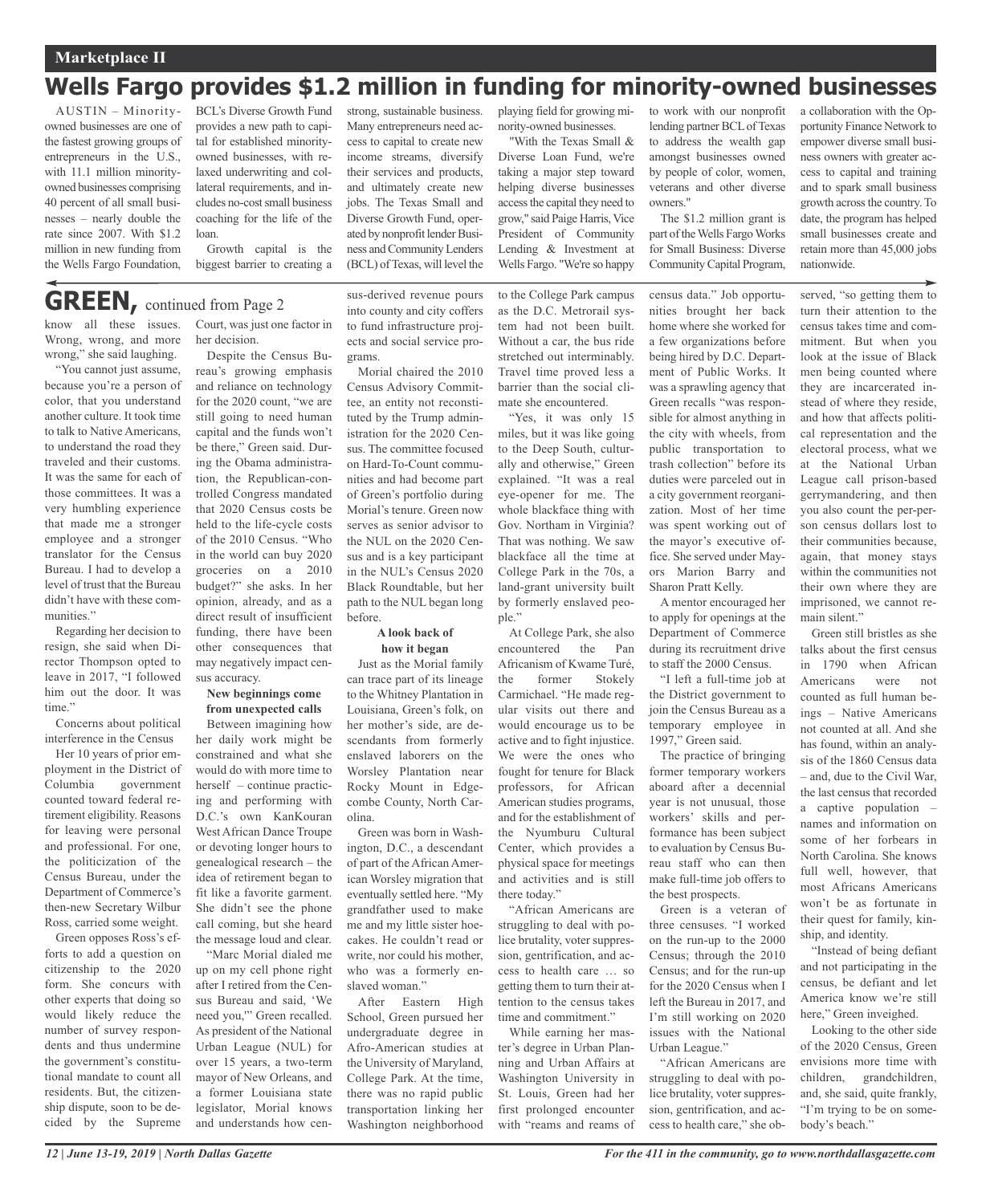# **Upcoming DFW area job fairs**

**Paid Internship opportunity**

**for writers, college students in the Dallas Area**

### **Now until July 3 Raising Canes is hiring**

With its first Granbury restaurant rapidly nearing completion, the popular Louisiana-based brand is seeking 65 candidates for multiple positions at the restaurant, which will be located at 1041 E. U.S. Hwy. 377.

Interviews will be scheduled through July 3 at the Best Western Granbury Inn & Suites located at 1517 Plaza Drive N. Interested crewmember candidates are encouraged to apply online at RaisingCanesJobs.com (search for Granbury) or stop by the hiring center Monday through Friday between 9 a.m. and 6 p.m. or Saturday between 10 a.m. and 6 p.m.

### **Ongoing Census Bureau**

The Census Bureau conducts continuous surveys to supply the nation with important statistics on people, places and our economy. Local field workers know their communities best, and are instrumental in conducting surveys with residents on a variety of topics. Visit census.gov to apply.

#### **Every Monday thru July 22 Pegasus fairs**

Pegasus Personnel has so many jobs available they are holding a job fair every Monday from 9 a.m. to 2 p.m. Applicants are invited to visit their office or call 972-252-8808 for more info. Their office is located at 4441 West Airport Freeway Suite 225, Irving, Texas 75062.

### **June 18**

**Furr's Hiring Event** Furr's Fresh Buffet is interviewing experienced Managers in the Dallas area. General Manager, Kitchen Manager, Assistant Manager & Shift Leader are the positions open. Locations Include: Dallas, Garland, Plano & Arlington. The job fair will run from 9 a.m. to 5 p.m. at 300 E Interstate 20 in Arlington on I-



20 & Matlock Rd. Email your resume directly to: FDT619@RMCJobs.com. Then Call for Appointment Information: (562) 596-707.

#### **June 18 The City of Dallas Parks and Recreation Laborers Hiring Event**

Join the City of Dallas Parks and Recreation Department for their Public Works and Sanitation Hiring Event on June 18 from 9 a.m. - 2 p.m. at the Southwest Workforce Center located at: 7330 S. Westmoreland, Suite #200, Dallas TX 75237.

For more information call the Southwest Workforce Center at: 972-709-5377.

Dress for success and bring a current resume. Re-

sume writing classes are available at all Greater Dallas Workforce Centers if needed.

**July 27 2nd Chance Job & Resource Fair**

goal is to provide stu-

One in four Americans has a criminal record. Long after these 65 mil-

lion men and women have paid their debt to society, 48,000 documented legal restrictions and widespread social stigma limit their access to jobs, housing, education, and other things necessary for a full and productive life.

The 2nd Chance Job & Resource Fair aims to provide these members of DFW society with a true

second chance for steady employment.

The event is Saturday, July 27, 2019 at 9 AM – 1 PM at Community MBC at 115 W. Beltline Rd., in DeSoto.



### **TISEO PAVING COMPANY**

419 E. Hwy. 80, Mesquite, TX 75150 Tel: (972) 289-0723 Fax (972) 216-5637 www.tiseopaving.com

Performing Concrete Street Paving in the Metroplex Area We Accept Subcontracting Bids For All Public Works Projects in the Dallas Area. We Are Accepting Applications for Concrete Mixer Drivers and Heavy Equipment Mechanics

**Equal Opportunity Employer** 

dents and aspiring writers an opportunity to gain published clips, experience and professional feedback. The position is for up to 20 hours a week at \$8.00 per hour. Appli-

cants must have reliable transportation.

**Send resume and writing samples to: businessoffice@northdallasgazette.com**

### NDG seeks Intern Video Producer

The North Dallas Gazette is a community-driven newspaper with a digital presence socking a new<br>Video/Audio Producer latins for our new video platform and in assist with the growth of our media company floringh quality video production."

The Producer will be responsible for recording, editing and preparing final diult of our video content in our<br>in-house stadio. The producer will record and broadcast via Facebook weekly shows. Afterwards noting Final Pro Cut and other related tools, the hostage will he finalized and uploaded to our YouTube channel.

The radii cardidate will have the following skills;

· Experience using video and and/o production and post production techniques and software for live streaming and find YouTube videos.

- Experience using digital content settware
- Basic graphic design expensive
- Unite content hased upon agreed criteria · Understand how to use various social media plat-
- finges for live video events.
- · Good time and project management shills · Attention to detail as it relates to spelling and
- · Provide regular states updates to stakeholders and minagement

The work will be completed at our studio located at Regal Row & Stemmons with a<br>schedule of up to 15 hours a week. Pay rate is \$12-15 per hoor.

Resumes must be sent to ngarcia@northdallasgazette.com to be considered.



*For the 411 in the community, go to www.northdallasgazette.com*

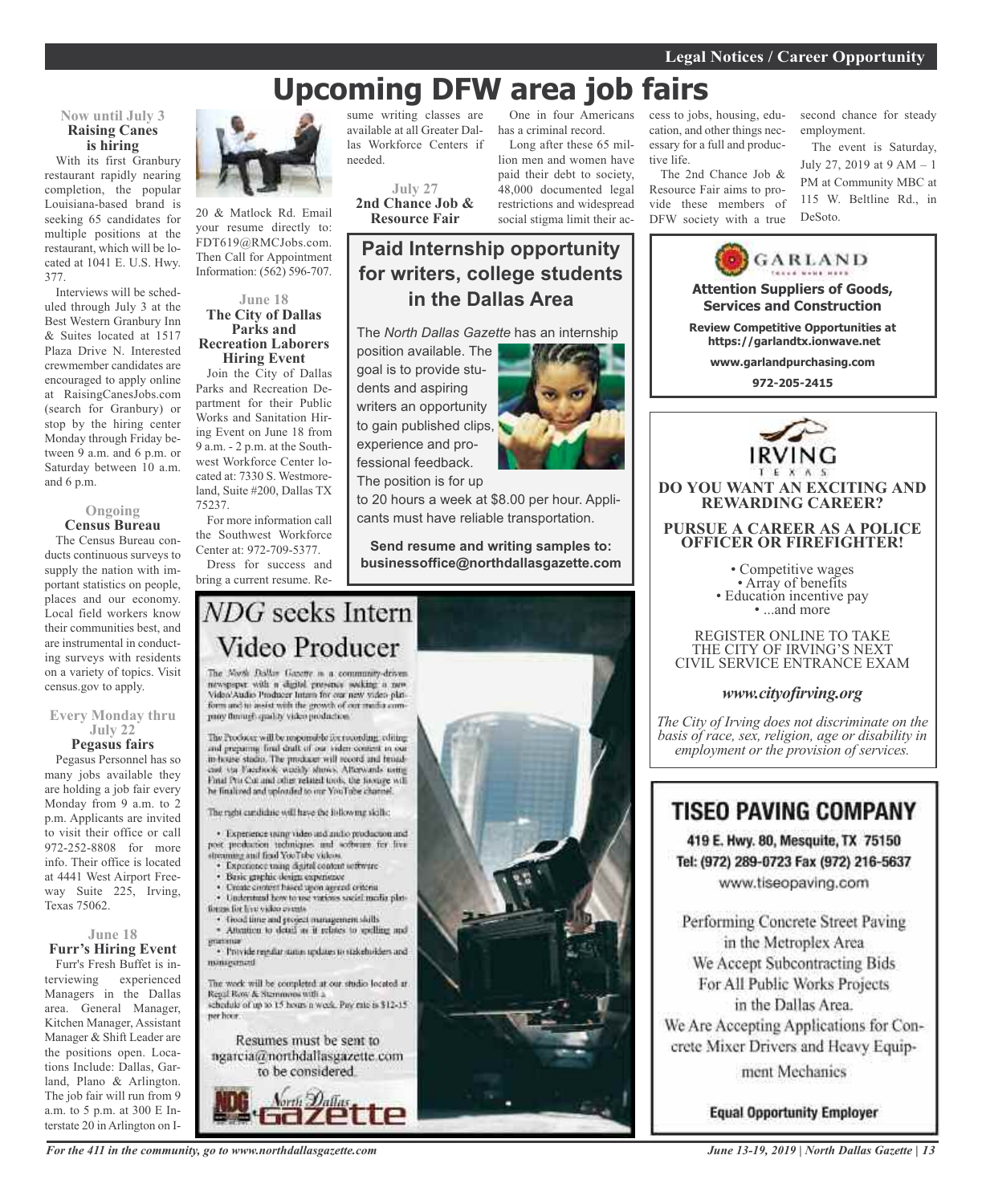### **Church Happenings**

*NOTICE: Happy Father's Day to all, especial to my last uncle, Charlie Baker, Jarrell Tarpley, Bill Lott, Carl Goff and Thurman Jones. Attend a Church, Sunday, where the services will be focused on "fathers" and the greatest of all, God the Father in Heaven.*

#### **BETHEL BIBLE FELLOWSHIP, CARROLLTON (A NEW PLACE TO BELONG)**

*NOTICE: New You, Pastor Woodson serves the community by providing "Professional Therapy and Counseling Services" on a "Sliding Fee" scale. To schedule an appointment call the Pastoral Counseling Center at 972-526-4525 or email the church at www. b e t h e l b i b l e f e lloswhip.org*

### **June 16, 9:45 am**

Please join us in our quiet time, "Prayer and Meditation" followed by Morning Worship. You will be blessed and inspired as we celebrate service to God, our community and all mankind.

**June 19, 7 pm** You are invited to join us for Wednesday's Prayer and Bible Study Class with Senior Pastor Woodson, Pastor Larry Gardner, Pastor

*Church Happenings is a weekly calendar of religious services produced by the North Dallas Gazette. To make additions or corrections to the calendar, contact: religion@ northdallasgazette.com*

Bernadette and others as we study a new book by Dr. Henry Cloud, Never Go Back, to things that didn't work the first time, with supporting chapters and verses. Spiritual maturity is God's desire for you; it's Time to Grow in the Word of God.

Dr. Terrance Woodson, Senior Pastor 1944 E. Hebron Parkway Carrollton, TX 75007 972-492-4300 www.bethelbiblefellowship.org  $\mathcal{L}_\text{max}$  , which is a set of the set of the set of the set of the set of the set of the set of the set of the set of the set of the set of the set of the set of the set of the set of the set of the set of the set of

**FELLOWSHIP CHRISTIAN CENTER CHURCH IN ALLEN "THE SHIP" We are Saving You a Seat!**

**June 16, 9:45 am** You are invited to join us in our Sunday Morning Services as we praise and worship God in the Joycie Turner Fellowship Hall, followed by our Worship Services; and bring someone with you, you will be blessed. It's for God's glory and honor.

**June 19** Join us in our Wednesday's



• Inherited plot and can't sell it? • Bought plot years ago and your plans have changed? • Singles space or Side by Side spaces is okay. We will make you a "cash offer" on your cemetery plot today! If you get voice mail-leave message phone number and information on cemetery space. We will get back to you

> **Call Us Today!!!!!!!! 972.432.5219**

12 Noon-Day Live, Prayer and Bible Study class male leadership.)

and/or our Wednesday Night Live, Prayer and Bible Study at 7 p.m. to learn more about God's Word. Be encouraged by God's plan for your maturity and His glory; and most of all; be prepared to grow.

Dr. W. L. Stafford, Sr., Ed. D.

 $\overline{\phantom{a}}$  , and the set of the set of the set of the set of the set of the set of the set of the set of the set of the set of the set of the set of the set of the set of the set of the set of the set of the set of the s

**INSPIRING BODY OF CHRIST CHURCH, Let's Go Fishing! MATTHEW 4:19**

**June 14, 8 p.m.** All men are invited to Men's Ministry meeting each Friday night at 8 pm, (IBOC promotes proactive

Senior Pastor 2450 K Avenue #300 Plano, TX 75074 972-379-3287 www.theship3c.org www.visitF3c.org

**June 16, 10 a.m.** Please join us for our Morning Service; and don't forget to invite family and friends to join us as we celebrate our Lord and Savior, Jesus Christ.

**June 17, 7 p.m.** You are invited to Monday School to see what God has to say to us in His Holy Word.

Pastor Rickie Rush 7701 S Westmoreland Road Dallas, TX 75237 972-372-4262 www.Ibocchurch.org

**MT. OLIVE CHURCH OF PLANO (MOCOP) Making God's Word R.E.A.L. to His People.**

Our mission at MOCOP is to make the Word of God



 $\mathcal{L}$  , and the set of the set of the set of the set of the set of the set of the set of the set of the set of the set of the set of the set of the set of the set of the set of the set of the set of the set of the set

972-633-5511

R.E.A.L. (Relevant, Engaging, Authentic, Life-Changing)

### **June 16, 10 a.m.**

Join us for Morning Worship Service as we praise and worship God for His Honor and His glory. Don't forget to comeback at 7 p.m. for our Brazilian Church.

### **June 19, 7 pm**

You're invited to our Wednesday's Bible Study class; you will learn what God has to say to us. Come to be encouraged by God's plan for your spiritual growth and His glory.

Dr. Sam Fenceroy, PhD Senior Pastor and Pastor Gloria Fenceroy 300 Chisholm Place Plano, TX 75075 www.mocop.org

**SHILOH MBC IN PLANO (WHERE COMMUNITY BECOMES FAMILY)**

**June 16, 8 and 11 am**

You are invited to our Worship Services as we honor God for His goodness and faithfulness.

### **June 19, 7 pm**

You're invited to our Wednesday's Bible Study class; you will learn what God has to say to us. Come and be encouraged by God's plan for your spiritual growth and His glory.

Dr. Isaiah Joshua, Jr. Senior Pastor 920 E. 14th Street Plano, TX 75074 972-423-6695 www.smbcplano.org

NDG now has a "Special Advertising Package" for churches and non-profit organizations that need to let the community know about your Special Event.

### Opportunity You Can Measure...

### **Church Events**

- Church Anniversary
- Pastor's Anniversary
- Women's Day
- Men's Day

### **Non-Profit Org. Events**

• Fundraisers

- (Concerts)
- Special Events
- (Personal or Community)

### Special Rate \$199

(Black & White, per insertion) Ad size - 4.905"x 6"(Quarter Page, B&W) (NOTE: Color Ad \$75 extra per inserion) Production disclaimer - NDG ad meake-ready is not included in promotion. Layout/production of "copy ready"ad will be a nominal extra cost. E-mail ad copy to: Marketing@NorthDallasGazette.com or call our Marketing Department today! 972-432-5219



*14 | June 13-19, 2019 | North Dallas Gazette*

# www.**IRSsafe.com Cemetary Space Broker will make you**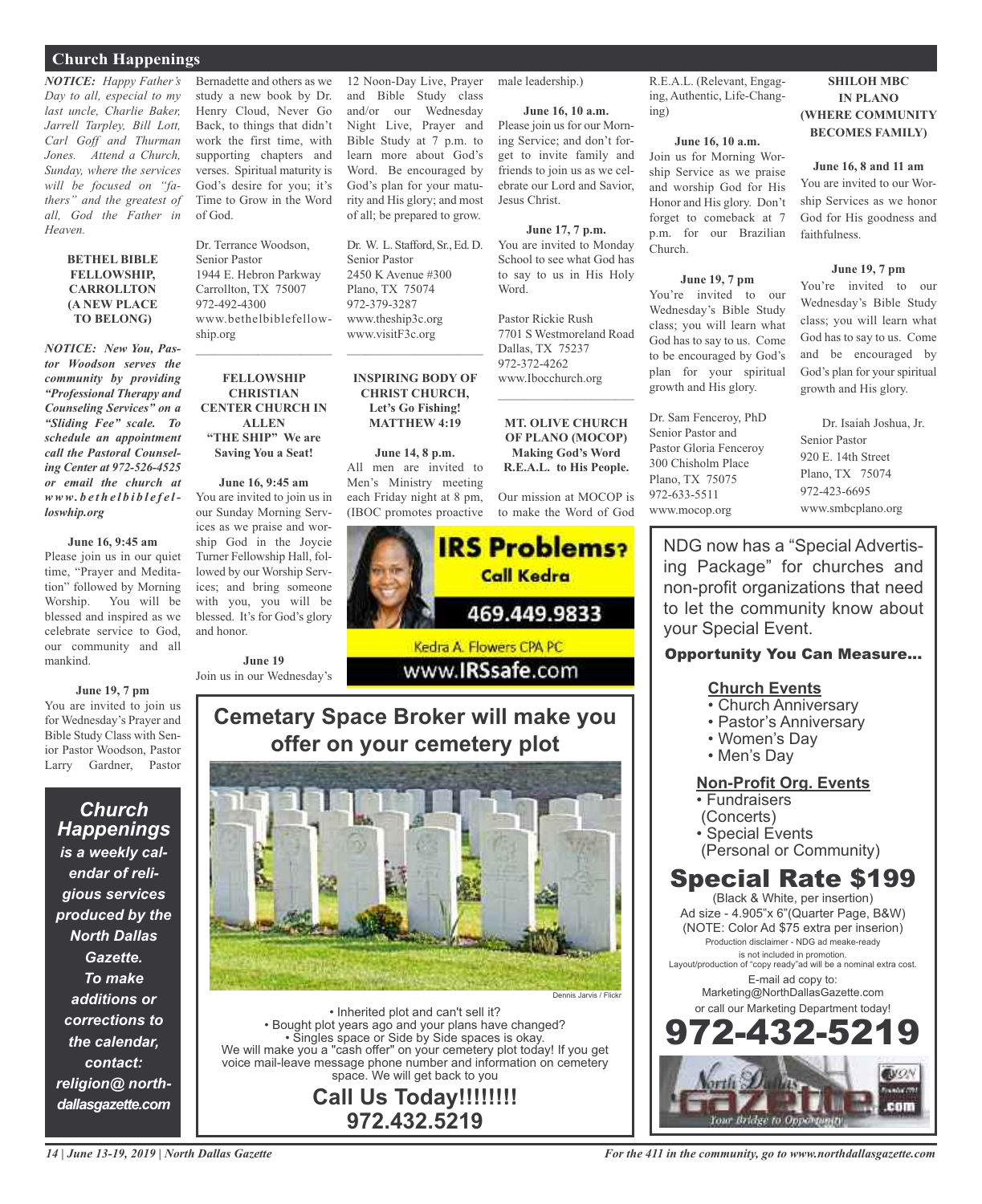# **Trees of righteousness**



*Send email to: businessoffice@ northdallasgazette.com to sign up for Sister Tarpley's weekly electronic newsletter.*

*"To appoint unto them that mourn in Zion, to give unto them beauty for ashes, the oil of joy for mourning, the garment of praise for the spirit of heaviness; that they might be called trees of righteousness, the planting of the LORD, that He might be glorified."* **Isaiah 61:3.**

This story is told by an individual. "It was the worst time in my life. Feeling betrayed by God, I stormed out of the door and walked up the heavily wooded hill behind my house.

Reaching the hilltop, I

raged at God. "God!" I shouted, "Is this how you treat someone who is faithful to You?! I've waited and waited. I've worked and prayed.

And, for what? For this?" My lungs hurt and my throat was raw - but I had one more thing to say to God. "I hate You, God! I hate You!"

I sat down on an old oak tree that had broken at the base and was lying on the ground. For the next three hours, I sobbed uncontrollably, unable to speak, unable to pray.

I wondered how God could abandon me. I wondered if He even existed. Maybe I had wasted my life believing in a myth.

Finally, I got up to leave. When I looked over at the fallen oak that I had sat on, I noticed something interesting. The fallen tree was pointed toward the base of another oak tree - a tree that stood strong and tall with wide spreading branches.

At that moment, I heard a quiet voice inside me say, "Today, like this broken oak tree, you are a broken man.



But this brokenness was

Years later, I would look back and know that God Himself had spoken to me out of my period of dark-



*Sister Tarpley at her Alumni, Booker T. Washington High School, now BTW's Art Magnet School and a head bust of George Washington Carver*

ness and silence. Even when I raged at God and told Him I hated Him, God was faithful and forgiving. Today, He has replaced

the ashes of my despair with the oil of gladness.

He has planted me firmly like a strong and sturdy oak tree, and I live my life in gratitude for His mercy."

Do you find yourself in a dark place? Share your true feelings with God. You will be surprised how well He is willing to listen.

If it's the simple things . . ." The simple things in life are the things that can irritate some Christians and the things that can bring them the most pleasure. As Christians we should thank God for the small things and the simple things.

Like the widow's mite, a small thing to one person can be great thing to someone else. Ask God to help you to stop and think before you react to little things that irritate you. Ask Him to help you to always appreciate the simple things of life, for they are truly what you should enjoy.

Thank God for the beaches, mountains, lakes and forests; thank Him for the light and warmth of the sun and the freshness and life in cooling rain; thank Him for the wildflower so bright and pretty and the singing bird so beautiful. Thank Him for a child's love and a pet's devotion; thank Him for a baby's breath and an old person's smile; thank Him for a glass of cold water on a hot summer day. There are endless things to be thankful for, but the greatest of all is love. Don't forget to thank Him in Jesus' name.

# **Mount Pisgah Missionary Baptist Church 'The ROCK' turns 155**

The Mount Pisgah Missionary Baptist Church will celebrate its 155th Church Anniversary from Saturday, June 15, through Sunday, June 16.

On Saturday evening, there will be a Unity Gala at the Double Tree at Campbell Centre in Dallas.

This event will include dinner, live entertainment, dancing, photos and the history of Mount Pisgah.

On Sunday morning, the Unity Worship service will be held at 1020 S. Sherman

at the 10:00 service.

Mount Pisgah Missionary Baptist Church, affectionately called The ROCK, is the oldest Baptist Church in Dallas County and the 3rd oldest African American Baptist Church in the state of Texas.

On the third Sunday in June of 1864 (June 19, 1864) a few slaves and Rev. Robert Fabius Butler, a white circuit preacher from Richardson, met under a large elm tree in the White

North Dallas Gazette takes a moment to reflect on the past with **Historical Perspectives from Sister Tarpley** Hear what it was like growing up in <sup>a</sup> very different Dallas when Booker T. Washington was <sup>a</sup> black school. Sister Tarpley graduated frm there and went on to college and later became <sup>a</sup> city councilmember in Carrollton.

Pastar Rickle G. Bush.

761 S. Westman Mod 167

Luthis TX racer

073.073.1202(ILOC)

**STATISTICS** 

Street in Richardson, Texas Rock Community of Dallas County. At that meeting, the Mount Pisgah Missionary

Baptist Church was born and dedicated to God. Founding deacons were John Huffman, Dan Howard, Sam Fowler, William Phifer, Tobe Howard and Jack Saunders.

Several pastors have led the congregation over the years – Reverends Robert F. Butler, Elder J. L. Weems, Elder Shaw, Pitman, Stewart, Drake, Harns, Ballenger, Hayden, Thomas Henry Watson, Willie F. Moore, James McGlover, Cecil Smith, Sr. and presently Robert W. Townsend.

Additionally, the Texas Historical Commission has approved Mount Pisgah Missionary Baptist Church for a Subject Matter



Marker, which will be unveil in the fall of 2019.

For more information and lasmtpisgah.org service times, visit the curch's website: www.dal-

# Shiloh Missionary Baptist Church the Hank Community for 128 Years **Founded 1884** 920 E 14th Street France, 73 SMBC: A church Focused on Excellence while Teaching Istah Joshua, Jr. the Word. Preaching the Gospel, Reaching the World *Pastar* Worship Times: 8 and 11 a.m. Sunday School: 9:45 a.m. Mid-week: Wednesday at 7:00 p.m. Youth Church: Every 3rd, 4th,

and 5th Sunday at 10:45 a.m. AWANA: Wednesday at 6:30 p.m. Contact Information: 972-423-6695 www.smbcplano.org

*For the 411 in the community, go to www.northdallasgazette.com*

.<br>Monder Schud Tym & Mar i Lellawhey Erabet sy

**Look for NDGTV at NorthDallasGazette.com**

Inspiring Body Christ 200X